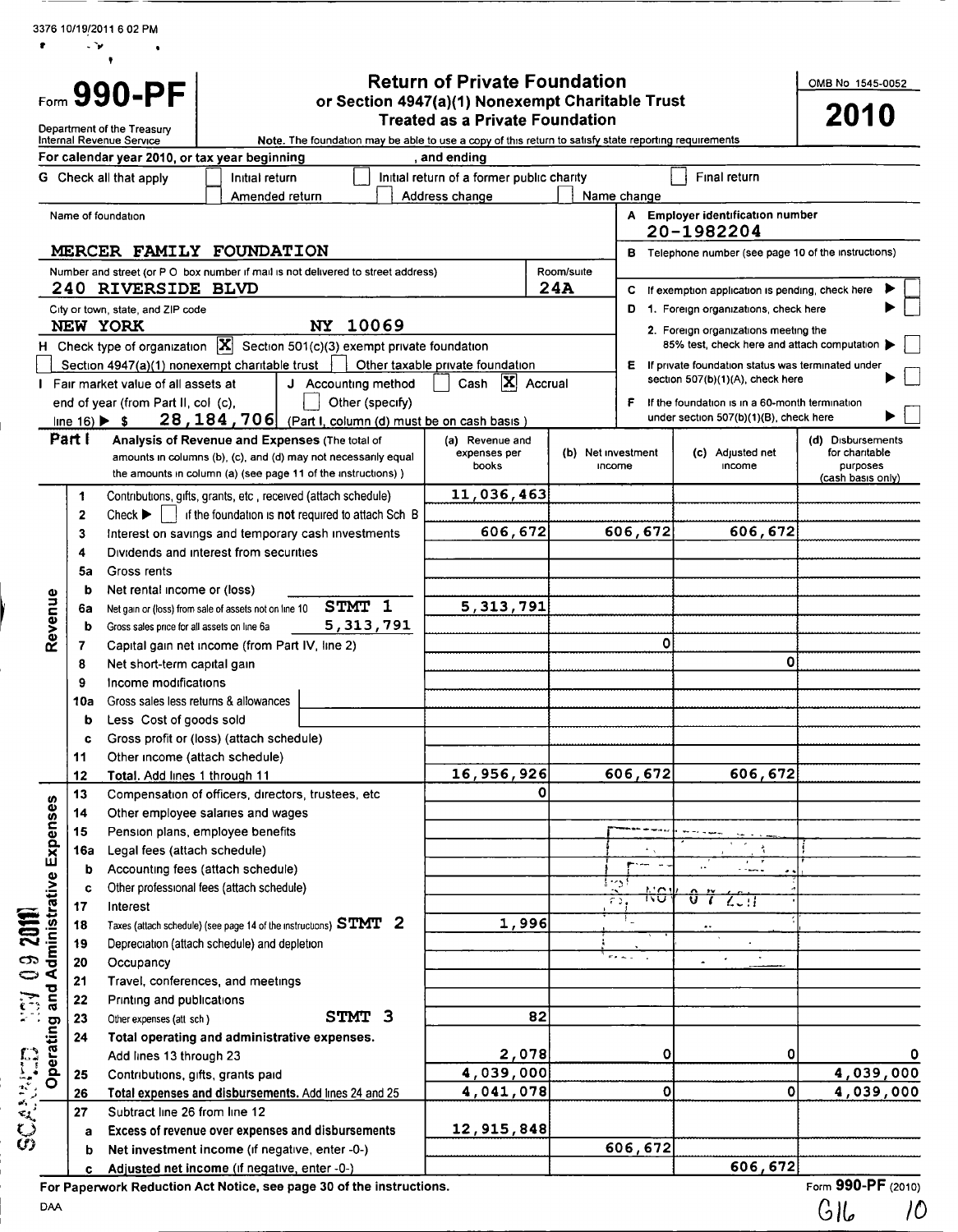# 3376 10/19/2011 6 02 PM

 $\overline{\phantom{a}}$ 

--

|                             |              | Form 990-PF (2010) MERCER FAMILY FOUNDATION                                                            | 20-1982204        |                | Page <sub>2</sub>     |
|-----------------------------|--------------|--------------------------------------------------------------------------------------------------------|-------------------|----------------|-----------------------|
|                             | Part II      | Attached schedules and amounts in the description column                                               | Beginning of year | End of year    |                       |
|                             |              | <b>Balance Sheets</b><br>should be for end-of-year amounts only (See instructions)                     | (a) Book Value    | (b) Book Value | (c) Fair Market Value |
|                             | 1            | Cash-non-interest-bearing                                                                              | 6,811,937         | 4,823,573      | 4,823,573             |
|                             | $\mathbf{2}$ | Savings and temporary cash investments                                                                 |                   |                |                       |
|                             | 3            | Accounts receivable ▶                                                                                  |                   |                |                       |
|                             |              | Less allowance for doubtful accounts ▶                                                                 |                   |                |                       |
|                             |              |                                                                                                        |                   |                |                       |
|                             | 4            | Pledges receivable ▶                                                                                   |                   |                |                       |
|                             |              | Less allowance for doubtful accounts $\blacktriangleright$                                             |                   |                |                       |
|                             | 5            | Grants receivable                                                                                      |                   |                |                       |
|                             | 6            | Receivables due from officers, directors, trustees, and other                                          |                   |                |                       |
|                             |              | disqualified persons (attach schedule) (see page 15 of the                                             |                   |                |                       |
|                             |              | instructions)                                                                                          |                   |                |                       |
|                             | 7            | Other notes and loans receivable (att schedule)                                                        |                   |                |                       |
|                             |              | 0<br>Less allowance for doubtful accounts $\blacktriangleright$                                        |                   |                |                       |
|                             | 8            | Inventories for sale or use                                                                            |                   |                |                       |
| Assets                      | 9            | Prepaid expenses and deferred charges                                                                  |                   |                |                       |
|                             | 10a          | Investments--U S and state government obligations (attach schedule)                                    |                   |                |                       |
|                             | b            | SEE STMT 4<br>Investments-corporate stock (attach schedule)                                            | 8,456,921         | 23, 361, 133   | 23, 361, 133          |
|                             | c            | Investments-corporate bonds (attach schedule)                                                          |                   |                |                       |
|                             | 11           | Investments-land, buildings, and equipment basis                                                       |                   |                |                       |
|                             |              | Less accumulated depreciation (attach sch)                                                             |                   |                |                       |
|                             | 12           |                                                                                                        |                   |                |                       |
|                             |              | Investments-mortgage loans                                                                             |                   |                |                       |
|                             | 13           | Investments-other (attach schedule)                                                                    |                   |                |                       |
|                             | 14           | Land, buildings, and equipment basis $\blacktriangleright$                                             |                   |                |                       |
|                             |              | Less accumulated depreciation (attach sch)                                                             |                   |                |                       |
|                             | 15           | Other assets (describe ▶<br>)                                                                          |                   |                |                       |
|                             | 16           | Total assets (to be completed by all filers—see the                                                    |                   |                |                       |
|                             |              | instructions Also, see page 1, item I)                                                                 | 15,268,858        | 28, 184, 706   | 28, 184, 706          |
|                             | 17           | Accounts payable and accrued expenses                                                                  |                   |                |                       |
|                             | 18           | Grants payable                                                                                         |                   |                |                       |
|                             | 19           | Deferred revenue                                                                                       |                   |                |                       |
| Liabilities                 | 20           | Loans from officers, directors, trustees, and other disqualified persons                               |                   |                |                       |
|                             | 21           | Mortgages and other notes payable (attach schedule)                                                    |                   |                |                       |
|                             | 22           | Other liabilities (describe ><br>)                                                                     |                   |                |                       |
|                             | 23           | Total liabilities (add lines 17 through 22)                                                            | 0                 | Ω              |                       |
|                             |              | Foundations that follow SFAS 117, check here<br>▶                                                      |                   |                |                       |
|                             |              | and complete lines 24 through 26 and lines 30 and 31.                                                  |                   |                |                       |
|                             | 24           | Unrestricted                                                                                           |                   |                |                       |
|                             |              |                                                                                                        |                   |                |                       |
| Net Assets or Fund Balances | 25           | Temporarily restricted                                                                                 |                   |                |                       |
|                             | 26           | Permanently restricted                                                                                 |                   |                |                       |
|                             |              | $\overline{\mathbf{x}}$<br>Foundations that do not follow SFAS 117, check here ▶                       |                   |                |                       |
|                             |              | and complete lines 27 through 31.                                                                      |                   |                |                       |
|                             | 27           | Capital stock, trust principal, or current funds                                                       |                   |                |                       |
|                             | 28           | Paid-in or capital surplus, or land, bldg, and equipment fund                                          |                   |                |                       |
|                             | 29           | Retained earnings, accumulated income, endowment, or other funds                                       | 15,268,858        | 28, 184, 706   |                       |
|                             | 30           | Total net assets or fund balances (see page 17 of the                                                  |                   |                |                       |
|                             |              | instructions)                                                                                          | 15,268,858        | 28, 184, 706   |                       |
|                             | 31           | Total liabilities and net assets/fund balances (see page 17                                            |                   |                |                       |
|                             |              | of the instructions)                                                                                   | 15,268,858        | 28, 184, 706   |                       |
|                             | Part III     | <b>Analysis of Changes in Net Assets or Fund Balances</b>                                              |                   |                |                       |
|                             |              | 1 Total net assets or fund balances at beginning of year-Part II, column (a), line 30 (must agree with |                   |                |                       |
|                             |              | end-of-year figure reported on prior year's return)                                                    |                   | 1              | 15,268,858            |
|                             |              | 2 Enter amount from Part I, line 27a                                                                   |                   | $\mathbf 2$    | 12,915,848            |
|                             |              | 3 Other increases not included in line 2 (itemize) ▶                                                   |                   | 3              |                       |
|                             |              | 4 Add lines 1, 2, and 3                                                                                |                   | 4              | 28, 184, 706          |
|                             |              | 5 Decreases not included in line 2 (itemize) >                                                         |                   | 5              |                       |
|                             |              | 6 Total net assets or fund balances at end of year (line 4 minus line 5)—Part II, column (b), line 30  |                   | 6              | 28, 184, 706          |
|                             |              |                                                                                                        |                   |                |                       |

I.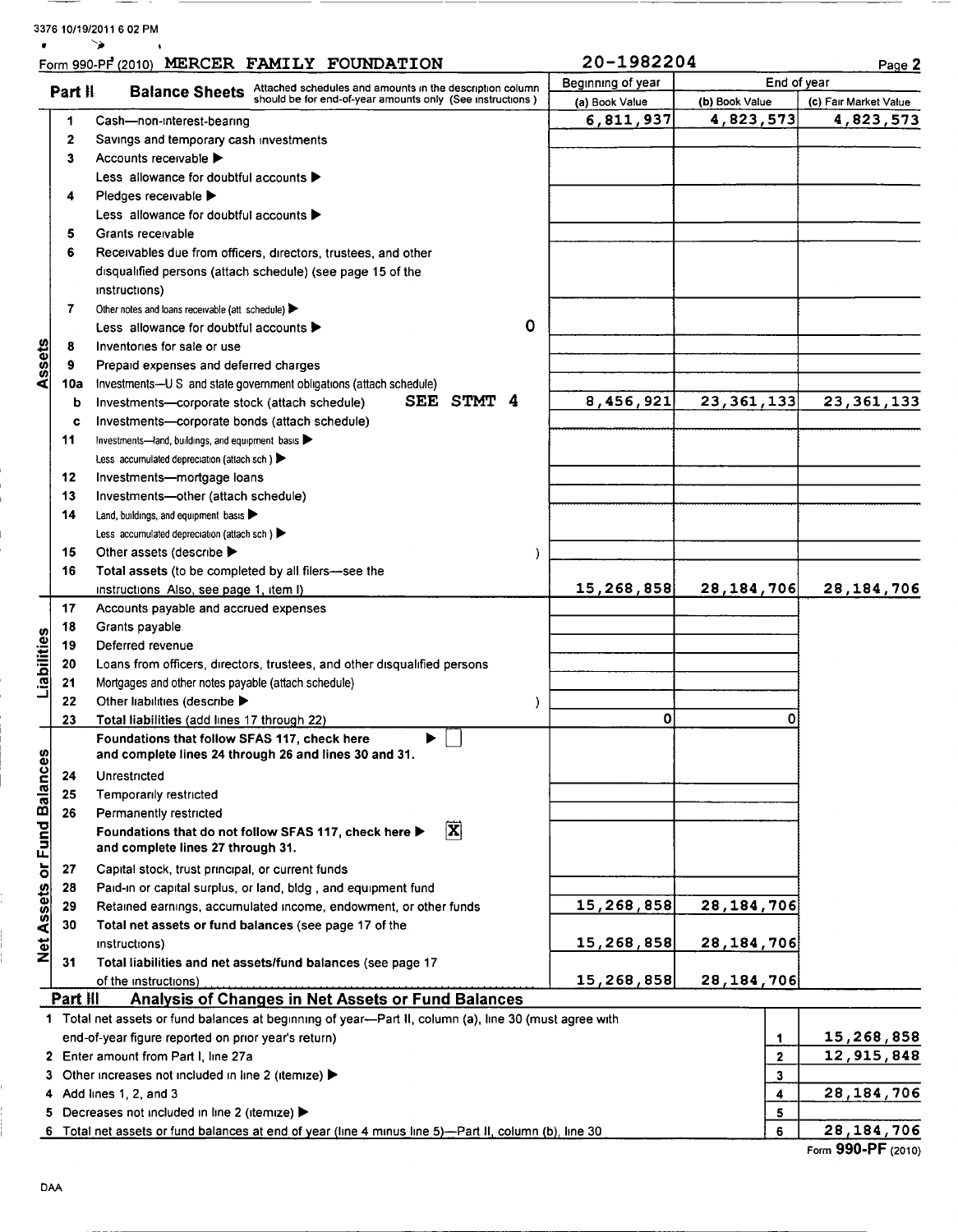| Part IV                                                                                                               | Form 990-PF (2010) MERCER FAMILY FOUNDATION                                                                                    |                        |                                                 | 20-1982204                                   |                   | Page 3                                                              |
|-----------------------------------------------------------------------------------------------------------------------|--------------------------------------------------------------------------------------------------------------------------------|------------------------|-------------------------------------------------|----------------------------------------------|-------------------|---------------------------------------------------------------------|
|                                                                                                                       | Capital Gains and Losses for Tax on Investment Income<br>(a) List and describe the kind(s) of property sold (e g, real estate, |                        |                                                 | (b) How acquired                             | (c) Date acquired | (d) Date sold                                                       |
|                                                                                                                       | 2-story brick warehouse, or common stock, 200 shs MLC Co )                                                                     |                        |                                                 | P-Purchase<br>D-Donation                     | (mo, day, yr)     | (mo, day, yr)                                                       |
| N/A<br>1a                                                                                                             |                                                                                                                                |                        |                                                 |                                              |                   |                                                                     |
| b                                                                                                                     |                                                                                                                                |                        |                                                 |                                              |                   |                                                                     |
| c                                                                                                                     |                                                                                                                                |                        |                                                 |                                              |                   |                                                                     |
| d                                                                                                                     |                                                                                                                                |                        |                                                 |                                              |                   |                                                                     |
| е                                                                                                                     |                                                                                                                                |                        |                                                 |                                              |                   |                                                                     |
| (e) Gross sales price                                                                                                 | (f) Depreciation allowed<br>(or allowable)                                                                                     |                        | (g) Cost or other basis<br>plus expense of sale |                                              |                   | (h) Gain or (loss)<br>(e) plus (f) minus (g)                        |
| а                                                                                                                     |                                                                                                                                |                        |                                                 |                                              |                   |                                                                     |
| ь                                                                                                                     |                                                                                                                                |                        |                                                 |                                              |                   |                                                                     |
| c                                                                                                                     |                                                                                                                                |                        |                                                 |                                              |                   |                                                                     |
| d                                                                                                                     |                                                                                                                                |                        |                                                 |                                              |                   |                                                                     |
| е                                                                                                                     | Complete only for assets showing gain in column (h) and owned by the foundation on 12/31/69                                    |                        |                                                 |                                              |                   |                                                                     |
|                                                                                                                       | (i) Adjusted basis                                                                                                             |                        | $(k)$ Excess of col $(l)$                       |                                              |                   | (I) Gains (Col (h) gain minus<br>col (k), but not less than -0-) or |
| (i) F M V as of 12/31/69                                                                                              | as of 12/31/69                                                                                                                 |                        | over $col$ (j), if any                          |                                              |                   | Losses (from col (h))                                               |
| а                                                                                                                     |                                                                                                                                |                        |                                                 |                                              |                   |                                                                     |
| b                                                                                                                     |                                                                                                                                |                        |                                                 |                                              |                   |                                                                     |
| c                                                                                                                     |                                                                                                                                |                        |                                                 |                                              |                   |                                                                     |
| d                                                                                                                     |                                                                                                                                |                        |                                                 |                                              |                   |                                                                     |
| е                                                                                                                     |                                                                                                                                |                        |                                                 |                                              |                   |                                                                     |
| 2 Capital gain net income or (net capital loss)                                                                       | If gain, also enter in Part I, line 7<br>If (loss), enter -0- in Part I, line 7                                                |                        |                                                 |                                              | $\mathbf{2}$      |                                                                     |
|                                                                                                                       | 3 Net short-term capital gain or (loss) as defined in sections 1222(5) and (6)                                                 |                        |                                                 |                                              |                   |                                                                     |
|                                                                                                                       | If gain, also enter in Part I, line 8, column (c) (see pages 13 and 17 of the instructions)                                    |                        |                                                 |                                              |                   |                                                                     |
| If (loss), enter -0- in Part I, line 8                                                                                |                                                                                                                                |                        |                                                 |                                              | 3                 |                                                                     |
| Part V                                                                                                                |                                                                                                                                |                        |                                                 |                                              |                   |                                                                     |
|                                                                                                                       | Qualification Under Section 4940(e) for Reduced Tax on Net Investment Income                                                   |                        |                                                 |                                              |                   |                                                                     |
|                                                                                                                       | (For optional use by domestic private foundations subject to the section 4940(a) tax on net investment income)                 |                        |                                                 |                                              |                   |                                                                     |
|                                                                                                                       |                                                                                                                                |                        |                                                 |                                              |                   |                                                                     |
|                                                                                                                       |                                                                                                                                |                        |                                                 |                                              |                   |                                                                     |
|                                                                                                                       | Was the foundation liable for the section 4942 tax on the distributable amount of any year in the base period?                 |                        |                                                 |                                              |                   | Yes $ \mathbf{X} $                                                  |
|                                                                                                                       | If "Yes," the foundation does not qualify under section 4940(e) Do not complete this part                                      |                        |                                                 |                                              |                   |                                                                     |
| (a)                                                                                                                   | 1 Enter the appropriate amount in each column for each year, see page 18 of the instructions before making any entries         |                        |                                                 |                                              |                   | (d)                                                                 |
| If section 4940(d)(2) applies, leave this part blank<br>Base period years<br>Calendar year (or tax year beginning in) | (b)<br>Adjusted qualifying distributions                                                                                       |                        |                                                 | (c)<br>Net value of noncharitable-use assets |                   | <b>No</b><br>Distribution ratio<br>(col (b) divided by col (c))     |
| 2009                                                                                                                  |                                                                                                                                |                        |                                                 |                                              |                   |                                                                     |
| 2008                                                                                                                  |                                                                                                                                | 1,765,693<br>1,562,322 |                                                 |                                              |                   |                                                                     |
| 2007                                                                                                                  |                                                                                                                                | 290,744                |                                                 |                                              |                   |                                                                     |
| 2006                                                                                                                  |                                                                                                                                | 174,000                |                                                 |                                              |                   |                                                                     |
| 2005                                                                                                                  |                                                                                                                                |                        |                                                 |                                              |                   |                                                                     |
|                                                                                                                       |                                                                                                                                |                        |                                                 |                                              |                   |                                                                     |
|                                                                                                                       |                                                                                                                                |                        |                                                 |                                              | $\mathbf{z}$      |                                                                     |
|                                                                                                                       | 3 Average distribution ratio for the 5-year base period—divide the total on line 2 by 5, or by the                             |                        |                                                 |                                              |                   |                                                                     |
|                                                                                                                       | number of years the foundation has been in existence if less than 5 years                                                      |                        |                                                 |                                              | 3                 |                                                                     |
|                                                                                                                       |                                                                                                                                |                        |                                                 |                                              |                   |                                                                     |
|                                                                                                                       | 4 Enter the net value of noncharitable-use assets for 2010 from Part X, line 5                                                 |                        |                                                 |                                              | 4                 |                                                                     |
|                                                                                                                       |                                                                                                                                |                        |                                                 |                                              |                   |                                                                     |
|                                                                                                                       |                                                                                                                                |                        |                                                 |                                              | 5                 |                                                                     |
|                                                                                                                       |                                                                                                                                |                        |                                                 |                                              |                   |                                                                     |
| Enter 1% of net investment income (1% of Part I, line 27b)                                                            |                                                                                                                                |                        |                                                 |                                              | 6                 | 0<br>6,067                                                          |
|                                                                                                                       |                                                                                                                                |                        |                                                 |                                              | 7                 |                                                                     |
| 2 Total of line 1, column (d)<br>5 Multiply line 4 by line 3<br>6.<br>7 Add lines 5 and 6                             |                                                                                                                                |                        |                                                 |                                              |                   | 6,067                                                               |

Part VI instructions on page 18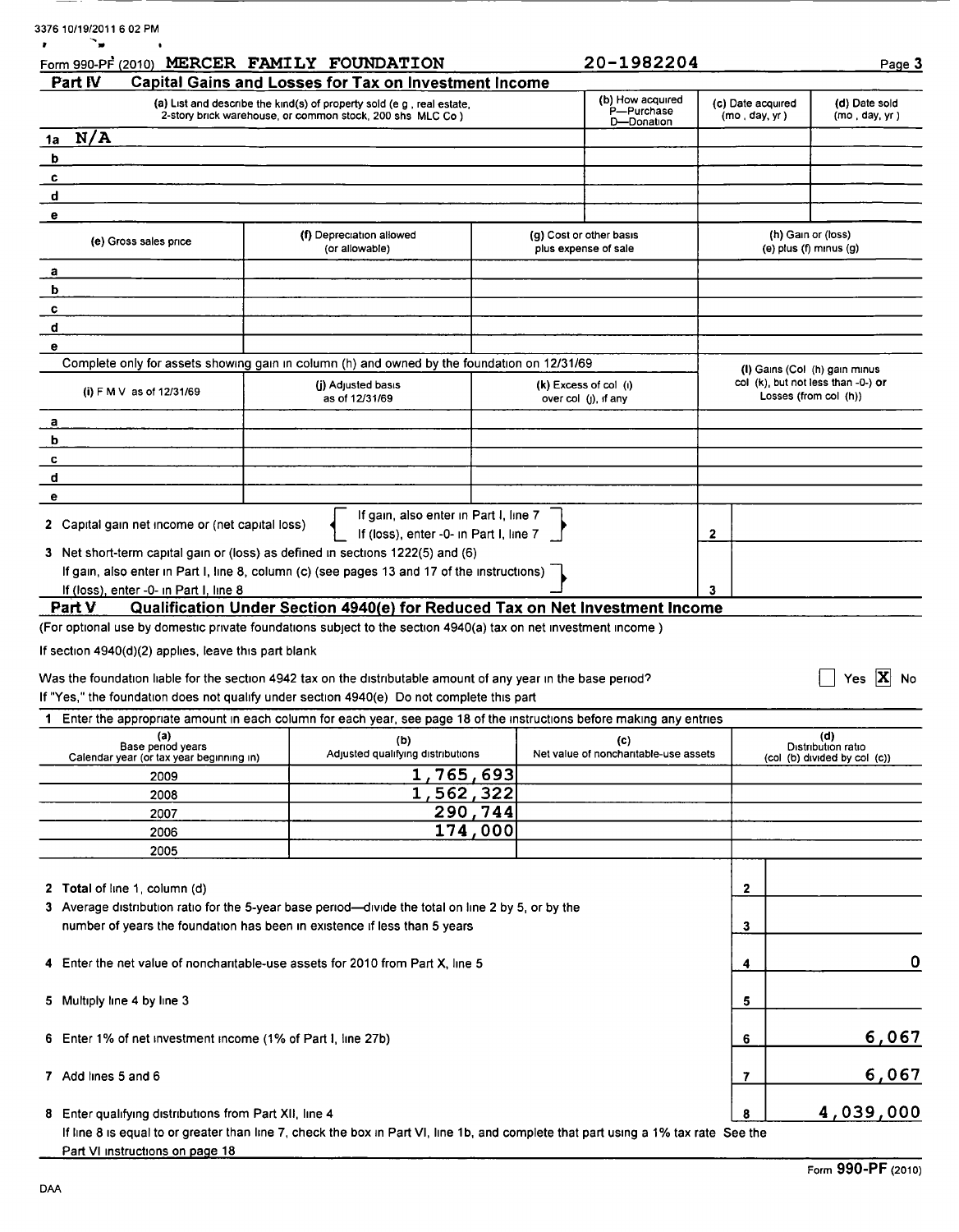| 3376 10/19/2011 6 02 PM |  |
|-------------------------|--|
|                         |  |

ļ.

 $\frac{1}{1}$ 

Ľ,

l.<br>!

|      | Form 990-PF (2010) MERCER FAMILY FOUNDATION<br>20-1982204                                                                        |              |             | Page 4                  |
|------|----------------------------------------------------------------------------------------------------------------------------------|--------------|-------------|-------------------------|
|      | Excise Tax Based on Investment Income (Section 4940(a), 4940(b), 4940(e), or 4948-see page 18 of the instructions)<br>Part VI    |              |             |                         |
| 1a - | Exempt operating foundations described in section $4940(d)(2)$ , check here $\blacktriangleright$   and enter "N/A" on line 1    |              |             |                         |
|      | Date of ruling or determination letter<br>(attach copy of letter if necessary-see instructions)                                  |              |             |                         |
| ь    | Domestic foundations that meet the section 4940(e) requirements in Part V, check<br>1.                                           |              |             | 6,067                   |
|      | here $\triangleright$ $\vert \mathbf{X} \vert$ and enter 1% of Part I, line 27b                                                  |              |             |                         |
| c    | All other domestic foundations enter 2% of line 27b Exempt foreign organizations enter 4% of                                     |              |             |                         |
|      | Part I, line 12, col (b)                                                                                                         |              |             |                         |
| 2    | Tax under section 511 (domestic section 4947(a)(1) trusts and taxable foundations only Others enter -0-)<br>$\mathbf{2}$         |              |             |                         |
| 3    | 3 <sup>1</sup><br>Add lines 1 and 2                                                                                              |              |             | 6,067                   |
| 4    | Subtitle A (income) tax (domestic section 4947(a)(1) trusts and taxable foundations only Others enter -0-)<br>4                  |              |             |                         |
| 5    | 5<br>Tax based on investment income. Subtract line 4 from line 3 If zero or less, enter -0-                                      |              |             | 6,067                   |
| 6    | Credits/Payments                                                                                                                 |              |             |                         |
| a    | <u>7,000</u><br>2010 estimated tax payments and 2009 overpayment credited to 2010<br>6a                                          |              |             |                         |
| b    | Exempt foreign organizations-tax withheld at source<br>6b                                                                        |              |             |                         |
| c    | Tax paid with application for extension of time to file (Form 8868)<br>6с                                                        |              |             |                         |
| đ    | 6d<br>Backup withholding erroneously withheld                                                                                    |              |             |                         |
| 7    | Total credits and payments Add lines 6a through 6d<br>7                                                                          |              |             |                         |
| 8    | Enter any penalty for underpayment of estimated tax Check here $ X $ if Form 2220 is attached<br>8                               |              |             | $\frac{7,000}{58}$      |
| 9    | Tax due. If the total of lines 5 and 8 is more than line 7, enter amount owed<br>9                                               |              |             |                         |
| 10   | Overpayment. If line 7 is more than the total of lines 5 and 8, enter the amount overpaid<br>10                                  |              |             | 875                     |
| 11   | 875<br>Enter the amount of line 10 to be Credited to 2011 estimated tax $\blacktriangleright$<br>11<br>Refunded                  |              |             |                         |
|      | <b>Statements Regarding Activities</b><br>Part VII-A                                                                             |              |             |                         |
| 1a   | During the tax year, did the foundation attempt to influence any national, state, or local legislation or did it                 |              | Yes         | <u>No</u>               |
|      | participate or intervene in any political campaign?                                                                              | 1a           |             | $\mathbf{x}$            |
| b    | Did it spend more than \$100 during the year (either directly or indirectly) for political purposes (see page 19                 |              |             |                         |
|      | of the instructions for definition)?                                                                                             | 1b           |             | X                       |
|      | If the answer is "Yes" to 1a or 1b, attach a detailed description of the activities and copies of any materials                  |              |             |                         |
|      | published or distributed by the foundation in connection with the activities                                                     |              |             |                         |
| c    | Did the foundation file Form 1120-POL for this year?                                                                             | 1c           |             | X                       |
| đ    | Enter the amount (if any) of tax on political expenditures (section 4955) imposed during the year                                |              |             |                         |
|      |                                                                                                                                  |              |             |                         |
| е    | Enter the reimbursement (if any) paid by the foundation during the year for political expenditure tax imposed                    |              |             |                         |
|      | on foundation managers > \$                                                                                                      |              |             |                         |
| 2    | Has the foundation engaged in any activities that have not previously been reported to the IRS?                                  | $\mathbf{2}$ |             | X                       |
|      | If "Yes," attach a detailed description of the activities                                                                        |              |             |                         |
| 3    | Has the foundation made any changes, not previously reported to the IRS, in its governing instrument, articles of                |              |             |                         |
|      | incorporation, or bylaws, or other similar instruments? If "Yes," attach a conformed copy of the changes                         | 3            |             | <u>x</u>                |
| 4a   | Did the foundation have unrelated business gross income of \$1,000 or more during the year?                                      | 4a           |             | $\overline{\mathbf{x}}$ |
| b    | N/A<br>If "Yes," has it filed a tax return on Form 990-T for this year?                                                          | 4b           |             |                         |
| 5    | Was there a liquidation, termination, dissolution, or substantial contraction during the year?                                   | 5            |             | $\mathbf{x}$            |
|      | If "Yes," attach the statement required by General Instruction T                                                                 |              |             |                         |
| 6    | Are the requirements of section 508(e) (relating to sections 4941 through 4945) satisfied either                                 |              |             |                         |
|      | • By language in the governing instrument, or                                                                                    |              |             |                         |
|      | • By state legislation that effectively amends the governing instrument so that no mandatory directions that                     |              |             |                         |
|      | conflict with the state law remain in the governing instrument?                                                                  | 6            | X           |                         |
| 7    | Did the foundation have at least \$5,000 in assets at any time during the year? If "Yes," complete Part II, col (c), and Part XV | 7            | $\mathbf x$ |                         |
| 8а   | Enter the states to which the foundation reports or with which it is registered (see page 19 of the                              |              |             |                         |
|      | NONE<br>instructions)                                                                                                            |              |             |                         |
| b    | If the answer is "Yes" to line 7, has the foundation furnished a copy of Form 990-PF to the Attorney General                     |              |             |                         |
|      | (or designate) of each state as required by General Instruction G? If "No," attach explanation                                   | 8b           | X           |                         |
| 9    | Is the foundation claiming status as a private operating foundation within the meaning of section $4942(j)(3)$ or                |              |             |                         |
|      | 4942(j)(5) for calendar year 2010 or the taxable year beginning in 2010 (see instructions for Part XIV on page                   |              |             |                         |
|      | 27)? If "Yes," complete Part XIV                                                                                                 | 9            |             | X                       |
| 10   | Did any persons become substantial contributors during the tax year? If "Yes," attach a schedule listing their                   |              |             |                         |
|      | names and addresses                                                                                                              | 10           |             | X                       |

Form 990-PF (2010)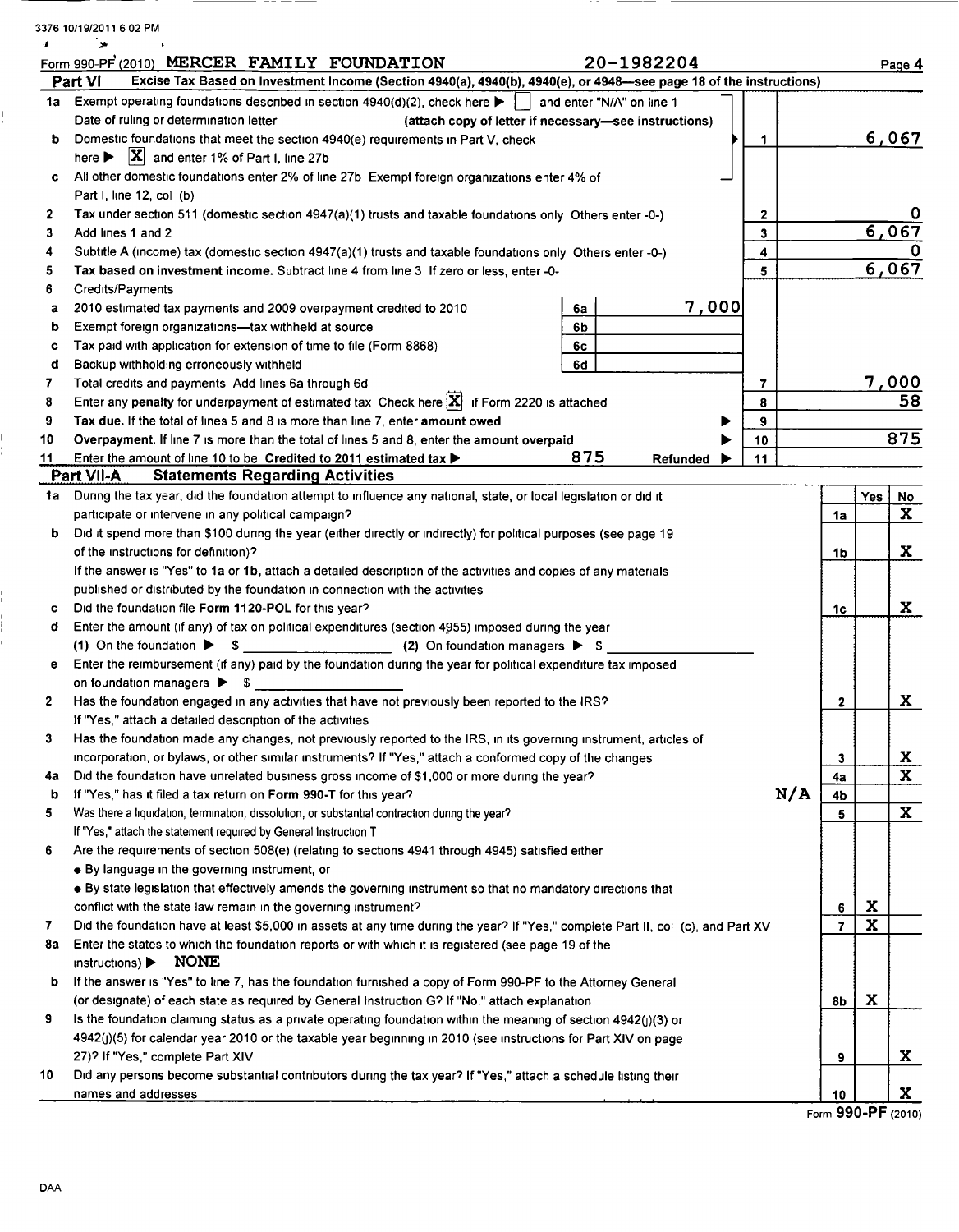|    | 3376 10/19/2011 6 02 PM                                                                                                                                                                    |                |                                              |                |             |              |
|----|--------------------------------------------------------------------------------------------------------------------------------------------------------------------------------------------|----------------|----------------------------------------------|----------------|-------------|--------------|
|    |                                                                                                                                                                                            |                |                                              |                |             |              |
|    | 20-1982204<br>Form 990-PF (2010) MERCER FAMILY FOUNDATION<br>Part VII-A<br><b>Statements Regarding Activities (continued)</b>                                                              |                |                                              |                |             | Page 5       |
| 11 | At any time during the year, did the foundation, directly or indirectly, own a controlled entity within the                                                                                |                |                                              |                |             |              |
|    | meaning of section 512(b)(13)? If "Yes," attach schedule (see page 20 of the instructions)                                                                                                 |                |                                              | 11             |             | X            |
| 12 | Did the foundation acquire a direct or indirect interest in any applicable insurance contract before                                                                                       |                |                                              |                |             |              |
|    | August 17, 2008?                                                                                                                                                                           |                |                                              | 12             |             | $\mathbf{x}$ |
| 13 | Did the foundation comply with the public inspection requirements for its annual returns and exemption application?                                                                        |                |                                              | 13             | $\mathbf x$ |              |
|    | Website address $\blacktriangleright$ N/A                                                                                                                                                  |                |                                              |                |             |              |
| 14 | REBEKAH MERCER<br>The books are in care of $\blacktriangleright$                                                                                                                           | Telephone no ▶ |                                              |                |             |              |
|    | 240 RIVERSIDE BLVD.                                                                                                                                                                        |                |                                              |                |             |              |
|    | Located at $\blacktriangleright$ NEW YORK<br>NY                                                                                                                                            | $ZIP+4$        | 10069                                        |                |             |              |
| 15 | Section 4947(a)(1) nonexempt charitable trusts filing Form 990-PF in lieu of Form 1041-Check here                                                                                          |                |                                              |                |             |              |
|    | and enter the amount of tax-exempt interest received or accrued during the year                                                                                                            |                | 15                                           |                |             |              |
| 16 | At any time during calendar year 2010, did the foundation have an interest in or a signature or other authority                                                                            |                |                                              |                | Yes         | <b>No</b>    |
|    | over a bank, securities, or other financial account in a foreign country?                                                                                                                  |                |                                              | 16             |             | X            |
|    | See page 20 of the instructions for exceptions and filing requirements for Form TD F 90-22 1 If "Yes," enter                                                                               |                |                                              |                |             |              |
|    | the name of the foreign country $\blacktriangleright$                                                                                                                                      |                |                                              |                |             |              |
|    | <b>Statements Regarding Activities for Which Form 4720 May Be Required</b><br>Part VII-B                                                                                                   |                |                                              |                |             |              |
|    | File Form 4720 if any item is checked in the "Yes" column, unless an exception applies.                                                                                                    |                |                                              |                | Yes         | No           |
| 1a | During the year did the foundation (either directly or indirectly)                                                                                                                         |                |                                              |                |             |              |
|    | (1) Engage in the sale or exchange, or leasing of property with a disqualified person?                                                                                                     | Yes            | $\vert \mathbf{X} \vert$<br>No               |                |             |              |
|    | (2) Borrow money from, lend money to, or otherwise extend credit to (or accept it from) a                                                                                                  |                |                                              |                |             |              |
|    | disqualified person?                                                                                                                                                                       | <b>Yes</b>     | $\frac{\mathbf{X}}{\mathbf{X}}$<br><b>No</b> |                |             |              |
|    | (3) Furnish goods, services, or facilities to (or accept them from) a disqualified person?                                                                                                 | Yes            | <b>No</b>                                    |                |             |              |
|    | (4) Pay compensation to, or pay or reimburse the expenses of, a disqualified person?                                                                                                       | Yes            | $\overline{\mathbf{x}}$<br>No                |                |             |              |
|    | (5) Transfer any income or assets to a disqualified person (or make any of either available for                                                                                            |                |                                              |                |             |              |
|    | the benefit or use of a disqualified person)?                                                                                                                                              | Yes            | $ \mathbf{X} $<br><b>No</b>                  |                |             |              |
|    | (6) Agree to pay money or property to a government official? (Exception. Check "No" if the                                                                                                 |                |                                              |                |             |              |
|    | foundation agreed to make a grant to or to employ the official for a period after                                                                                                          |                |                                              |                |             |              |
|    | termination of government service, if terminating within 90 days)                                                                                                                          | Yes            | $\mathbf{x}$<br><b>No</b>                    |                |             |              |
| b  | If any answer is "Yes" to 1a(1)-(6), did any of the acts fail to qualify under the exceptions described in Regulations                                                                     |                | N/A                                          |                |             |              |
|    | section 53 4941(d)-3 or in a current notice regarding disaster assistance (see page 22 of the instructions)?                                                                               |                |                                              | 1b             |             |              |
|    | Organizations relying on a current notice regarding disaster assistance check here                                                                                                         |                |                                              |                |             |              |
| c  | Did the foundation engage in a prior year in any of the acts described in 1a, other than excepted acts, that<br>were not corrected before the first day of the tax year beginning in 2010? |                | N/A                                          | 1c             |             |              |
| 2  | Taxes on failure to distribute income (section 4942) (does not apply for years the foundation was a private                                                                                |                |                                              |                |             |              |
|    | operating foundation defined in section $4942(j)(3)$ or $4942(j)(5)$ )                                                                                                                     |                |                                              |                |             |              |
| a  | At the end of tax year 2010, did the foundation have any undistributed income (lines 6d and                                                                                                |                |                                              |                |             |              |
|    | 6e, Part XIII) for tax year(s) beginning before 2010?                                                                                                                                      | Yes            | $ \mathbf{X} $<br>No                         |                |             |              |
|    | If "Yes," list the years $\triangleright$ 20<br>.20<br>, 20<br>, 20                                                                                                                        |                |                                              |                |             |              |
| b  | Are there any years listed in 2a for which the foundation is not applying the provisions of section 4942(a)(2)                                                                             |                |                                              |                |             |              |
|    | (relating to incorrect valuation of assets) to the year's undistributed income? (If applying section 4942(a)(2) to                                                                         |                |                                              |                |             |              |
|    | all years listed, answer "No" and attach statement-see page 22 of the instructions)                                                                                                        |                | N/A                                          | 2 <sub>b</sub> |             |              |
| c. | If the provisions of section 4942(a)(2) are being applied to any of the years listed in 2a, list the years here                                                                            |                |                                              |                |             |              |
|    | $\blacktriangleright$ 20<br>, 20<br>, 20<br>, 20                                                                                                                                           |                |                                              |                |             |              |
| за | Did the foundation hold more than a 2% direct or indirect interest in any business enterprise                                                                                              |                |                                              |                |             |              |
|    | at any time during the year?                                                                                                                                                               | Yes            | $ \mathbf{X} $<br>No                         |                |             |              |
| b  | If "Yes," did it have excess business holdings in 2010 as a result of (1) any purchase by the foundation or                                                                                |                |                                              |                |             |              |
|    | disqualified persons after May 26, 1969, (2) the lapse of the 5-year period (or longer period approved by the                                                                              |                |                                              |                |             |              |
|    | Commissioner under section 4943(c)(7)) to dispose of holdings acquired by gift or bequest, or (3) the lapse of                                                                             |                |                                              |                |             |              |
|    | the 10-, 15-, or 20-year first phase holding period? (Use Schedule C, Form 4720, to determine if the                                                                                       |                |                                              |                |             |              |
|    | foundation had excess business holdings in 2010)                                                                                                                                           |                | N/A                                          | 3 <sub>b</sub> |             |              |
| 4а | Did the foundation invest during the year any amount in a manner that would jeopardize its charitable purposes?                                                                            |                |                                              | 4a             |             | $\mathbf{x}$ |
| b  | Did the foundation make any investment in a prior year (but after December 31, 1969) that could jeopardize its                                                                             |                |                                              |                |             |              |
|    | charitable purpose that had not been removed from jeopardy before the first day of the tax year beginning in 2010?                                                                         |                |                                              | 4b             |             | X.           |

|  |  |  | Form 990-PF (2010) |
|--|--|--|--------------------|
|--|--|--|--------------------|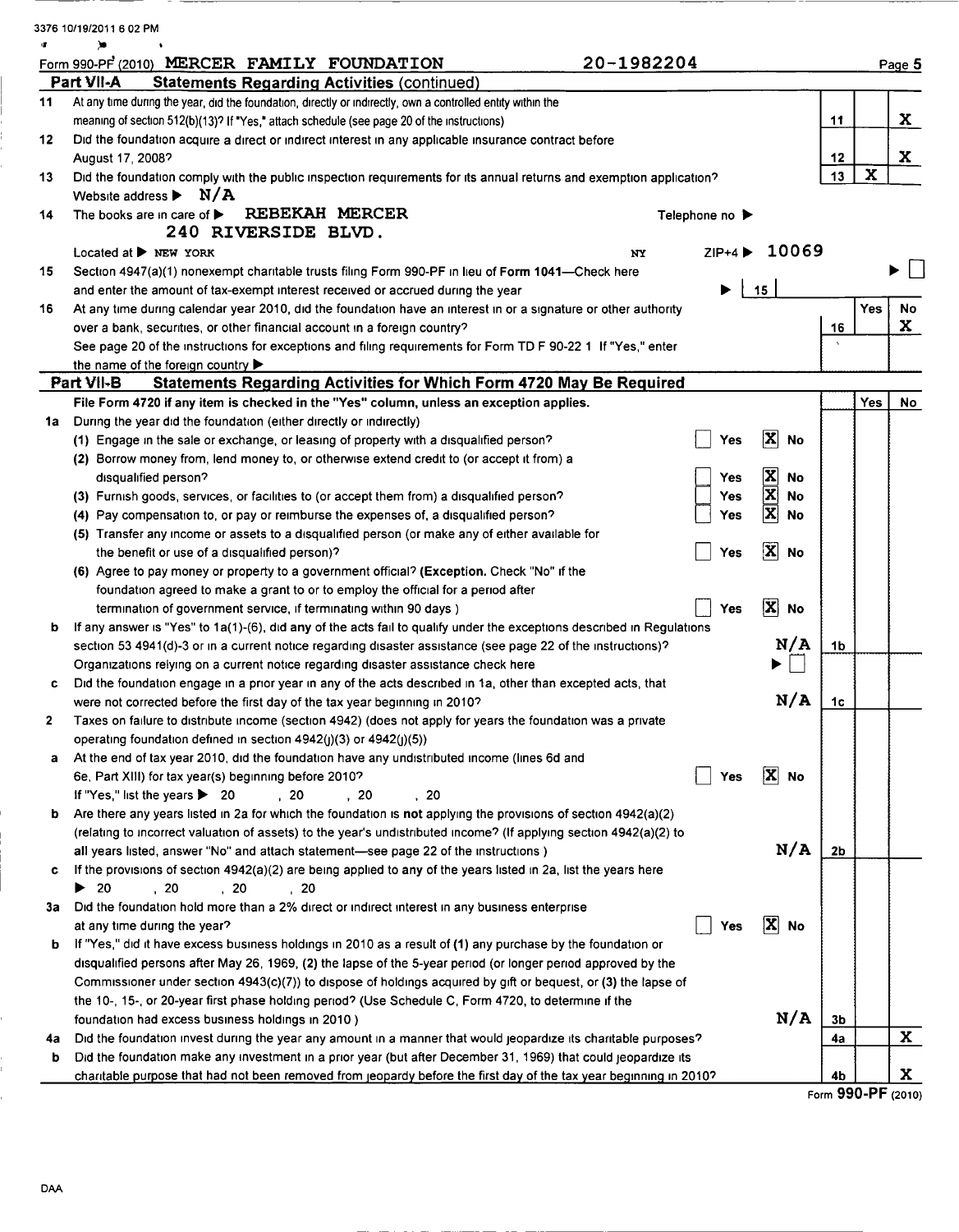| Form 990-PF (2010) MERCER FAMILY FOUNDATION                                                                                                                                                                                 |                                                                                              |                                          | 20-1982204                  |                                                   |    | Page 6                                   |
|-----------------------------------------------------------------------------------------------------------------------------------------------------------------------------------------------------------------------------|----------------------------------------------------------------------------------------------|------------------------------------------|-----------------------------|---------------------------------------------------|----|------------------------------------------|
| Part VII-B                                                                                                                                                                                                                  | Statements Regarding Activities for Which Form 4720 May Be Required (continued)              |                                          |                             |                                                   |    |                                          |
| 5a During the year did the foundation pay or incur any amount to                                                                                                                                                            |                                                                                              |                                          |                             |                                                   |    |                                          |
| (1) Carry on propaganda, or otherwise attempt to influence legislation (section 4945(e))?                                                                                                                                   |                                                                                              |                                          |                             | X<br>No<br>Yes                                    |    |                                          |
| (2) Influence the outcome of any specific public election (see section 4955), or to carry on,                                                                                                                               |                                                                                              |                                          |                             |                                                   |    |                                          |
| directly or indirectly, any voter registration drive?                                                                                                                                                                       |                                                                                              |                                          |                             | No<br>Yes<br>$\overline{\mathbf{x}}$<br>Yes<br>No |    |                                          |
| (3) Provide a grant to an individual for travel, study, or other similar purposes?<br>(4) Provide a grant to an organization other than a charitable, etc, organization described in                                        |                                                                                              |                                          |                             |                                                   |    |                                          |
| section $509(a)(1)$ , (2), or (3), or section $4940(d)(2)$ ? (see page 22 of the instructions)                                                                                                                              |                                                                                              |                                          |                             | $ \mathbf{X} $<br>Yes<br>No                       |    |                                          |
| (5) Provide for any purpose other than religious, charitable, scientific, literary, or educational                                                                                                                          |                                                                                              |                                          |                             |                                                   |    |                                          |
| purposes, or for the prevention of cruelty to children or animals?                                                                                                                                                          |                                                                                              |                                          |                             | X<br>Yes<br>No                                    |    |                                          |
| If any answer is "Yes" to 5a(1)-(5), did any of the transactions fail to qualify under the exceptions described in<br>b                                                                                                     |                                                                                              |                                          |                             |                                                   |    |                                          |
| Regulations section 53 4945 or in a current notice regarding disaster assistance (see page 22 of the instructions)?                                                                                                         |                                                                                              |                                          |                             | N/A                                               | 5b |                                          |
| Organizations relying on a current notice regarding disaster assistance check here                                                                                                                                          |                                                                                              |                                          |                             |                                                   |    |                                          |
| If the answer is "Yes" to question 5a(4), does the foundation claim exemption from the tax<br>c.                                                                                                                            |                                                                                              |                                          |                             |                                                   |    |                                          |
| because it maintained expenditure responsibility for the grant?                                                                                                                                                             |                                                                                              |                                          | N/A                         | Yes<br>No                                         |    |                                          |
| If "Yes," attach the statement required by Regulations section 53 4945-5(d)                                                                                                                                                 |                                                                                              |                                          |                             |                                                   |    |                                          |
| 6a Did the foundation, during the year, receive any funds, directly or indirectly, to pay premiums                                                                                                                          |                                                                                              |                                          |                             |                                                   |    |                                          |
| on a personal benefit contract?                                                                                                                                                                                             |                                                                                              |                                          |                             | $ \mathbf{X} $<br>Yes<br>No                       |    |                                          |
| Did the foundation, during the year, pay premiums, directly or indirectly, on a personal benefit contract?<br>b.                                                                                                            |                                                                                              |                                          |                             |                                                   | 6b | X                                        |
| If "Yes" to 6b, file Form 8870                                                                                                                                                                                              |                                                                                              |                                          |                             | ΙXΙ<br>Yes                                        |    |                                          |
| 7a At any time during the tax year, was the foundation a party to a prohibited tax shelter transaction?<br><b>b</b> If Yes, did the foundation receive any proceeds or have any net income attributable to the transaction? |                                                                                              |                                          |                             | <b>No</b><br>N/A                                  | 7b |                                          |
| Part VIII                                                                                                                                                                                                                   | Information About Officers, Directors, Trustees, Foundation Managers, Highly Paid Employees, |                                          |                             |                                                   |    |                                          |
| and Contractors                                                                                                                                                                                                             |                                                                                              |                                          |                             |                                                   |    |                                          |
| 1 List all officers, directors, trustees, foundation managers and their compensation (see page 22 of the instructions).                                                                                                     |                                                                                              |                                          |                             |                                                   |    |                                          |
|                                                                                                                                                                                                                             |                                                                                              | (b) Title, and average                   | (c) Compensation            | (d) Contributions to                              |    |                                          |
| (a) Name and address                                                                                                                                                                                                        |                                                                                              | hours per week<br>devoted to position    | (If not paid, enter<br>-0-) | employee benefit<br>plans and deferred            |    | (e) Expense account,<br>other allowances |
|                                                                                                                                                                                                                             |                                                                                              |                                          |                             | compensation                                      |    |                                          |
| REBEKAH MERCER                                                                                                                                                                                                              | NEW YOK                                                                                      | <b>DIRECTOR</b>                          |                             |                                                   |    |                                          |
| 240 RIVERSIDE BLVE APT 24A                                                                                                                                                                                                  | 10069<br>NY                                                                                  | 30.00                                    | 0                           | ٥                                                 |    |                                          |
|                                                                                                                                                                                                                             |                                                                                              |                                          |                             |                                                   |    |                                          |
|                                                                                                                                                                                                                             |                                                                                              |                                          |                             |                                                   |    |                                          |
|                                                                                                                                                                                                                             |                                                                                              |                                          |                             |                                                   |    |                                          |
|                                                                                                                                                                                                                             |                                                                                              |                                          |                             |                                                   |    |                                          |
|                                                                                                                                                                                                                             |                                                                                              |                                          |                             |                                                   |    |                                          |
|                                                                                                                                                                                                                             |                                                                                              |                                          |                             |                                                   |    |                                          |
|                                                                                                                                                                                                                             |                                                                                              |                                          |                             |                                                   |    |                                          |
| Compensation of five highest-paid employees (other than those included on line 1 – see page 23 of the instructions).<br>$\mathbf{2}$<br>If none, enter "NONE."                                                              |                                                                                              |                                          |                             |                                                   |    |                                          |
|                                                                                                                                                                                                                             |                                                                                              |                                          |                             | (d) Contributions to                              |    |                                          |
| (a) Name and address of each employee paid more than \$50,000                                                                                                                                                               |                                                                                              | (b) Title, and average<br>hours per week | (c) Compensation            | employee benefit                                  |    | (e) Expense account,                     |
|                                                                                                                                                                                                                             |                                                                                              | devoted to position                      |                             | plans and deferred<br>compensation                |    | other allowances                         |
|                                                                                                                                                                                                                             |                                                                                              |                                          |                             |                                                   |    |                                          |
|                                                                                                                                                                                                                             |                                                                                              |                                          |                             |                                                   |    |                                          |
| <b>NONE</b>                                                                                                                                                                                                                 |                                                                                              |                                          |                             |                                                   |    |                                          |
|                                                                                                                                                                                                                             |                                                                                              |                                          |                             |                                                   |    |                                          |
|                                                                                                                                                                                                                             |                                                                                              |                                          |                             |                                                   |    |                                          |

Total number of other employees paid over \$50,000 ► <sup>1</sup> 0

 $\overline{\smash{\triangleright} \hspace{0.2cm} \rightharpoonup \hspace{0.2cm}} \overline{\smash{\triangleright} \hspace{0.2cm} \rightharpoonup \hspace{0.2cm}} \overline{\smash{\triangleright} \hspace{0.2cm}}$  Form 990-PF (2010)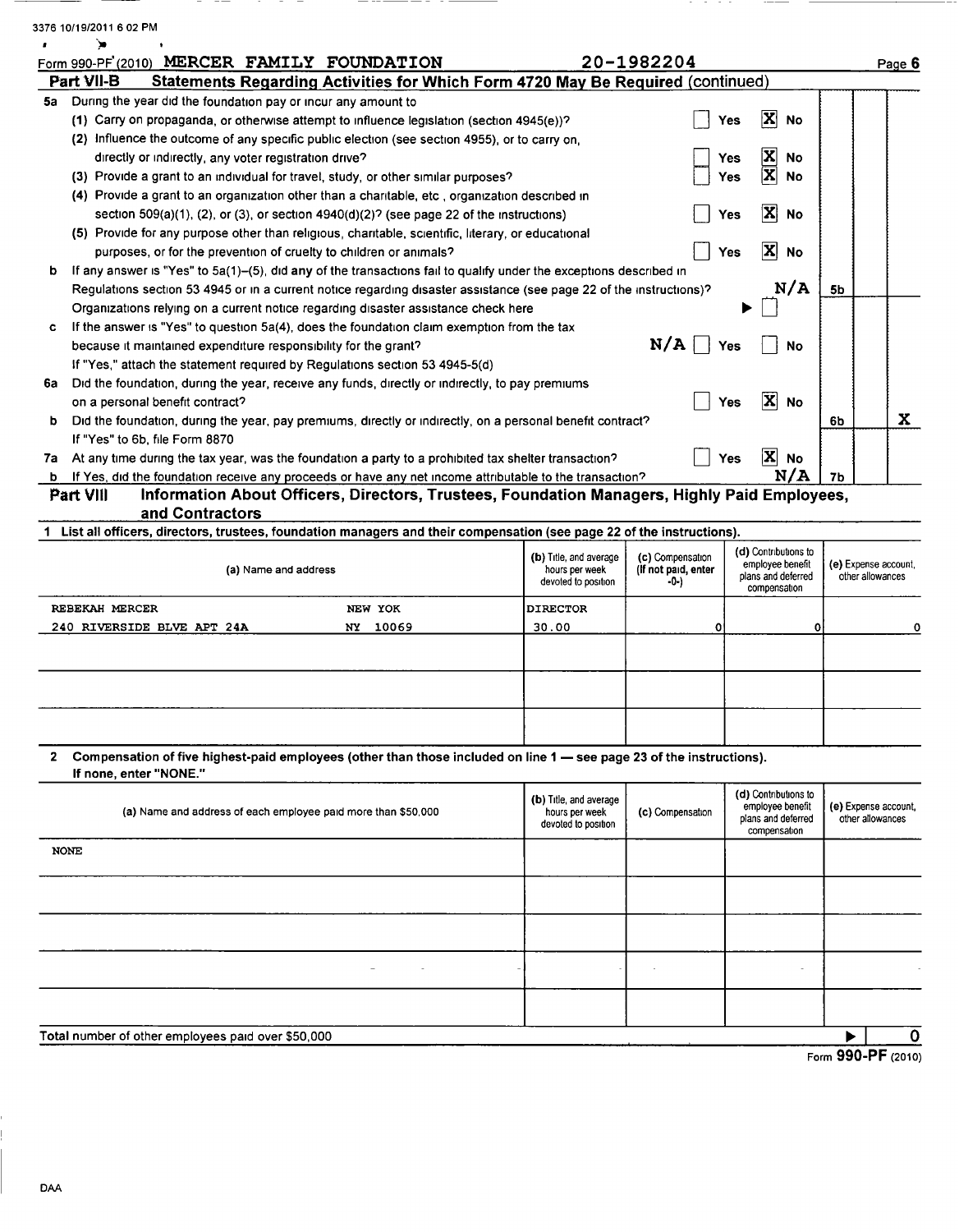|              | Form 990-PF (2010) MERCER FAMILY FOUNDATION                                                                                                                                                                                                             | 20-1982204          | Page 7           |
|--------------|---------------------------------------------------------------------------------------------------------------------------------------------------------------------------------------------------------------------------------------------------------|---------------------|------------------|
| Part VIII    | Information About Officers, Directors, Trustees, Foundation Managers, Highly Paid Employees,<br>and Contractors (continued)                                                                                                                             |                     |                  |
| З.           | Five highest-paid independent contractors for professional services (see page 23 of the instructions). If none, enter "NONE."                                                                                                                           |                     |                  |
|              | (a) Name and address of each person paid more than \$50,000                                                                                                                                                                                             | (b) Type of service | (c) Compensation |
| <b>NONE</b>  |                                                                                                                                                                                                                                                         |                     |                  |
|              |                                                                                                                                                                                                                                                         |                     |                  |
|              |                                                                                                                                                                                                                                                         |                     |                  |
|              |                                                                                                                                                                                                                                                         |                     |                  |
|              |                                                                                                                                                                                                                                                         |                     |                  |
|              | Total number of others receiving over \$50,000 for professional services                                                                                                                                                                                |                     |                  |
| Part IX-A    | <b>Summary of Direct Charitable Activities</b>                                                                                                                                                                                                          |                     |                  |
|              | List the foundation's four largest direct charitable activities during the tax year Include relevant statistical information such as the number of<br>organizations and other beneficiaries served, conferences convened, research papers produced, etc |                     | <b>Expenses</b>  |
| N/A<br>1     |                                                                                                                                                                                                                                                         |                     |                  |
| 2            |                                                                                                                                                                                                                                                         |                     |                  |
| 3            |                                                                                                                                                                                                                                                         |                     |                  |
|              |                                                                                                                                                                                                                                                         |                     |                  |
| Part IX-B    | Summary of Program-Related Investments (see page 24 of the instructions)                                                                                                                                                                                |                     |                  |
|              | Describe the two largest program-related investments made by the foundation during the tax year on lines 1 and 2                                                                                                                                        |                     | Amount           |
| N/A<br>1     |                                                                                                                                                                                                                                                         |                     |                  |
| $\mathbf{2}$ |                                                                                                                                                                                                                                                         |                     |                  |
| 3            | All other program-related investments See page 24 of the instructions                                                                                                                                                                                   |                     |                  |
|              |                                                                                                                                                                                                                                                         |                     |                  |
|              |                                                                                                                                                                                                                                                         |                     |                  |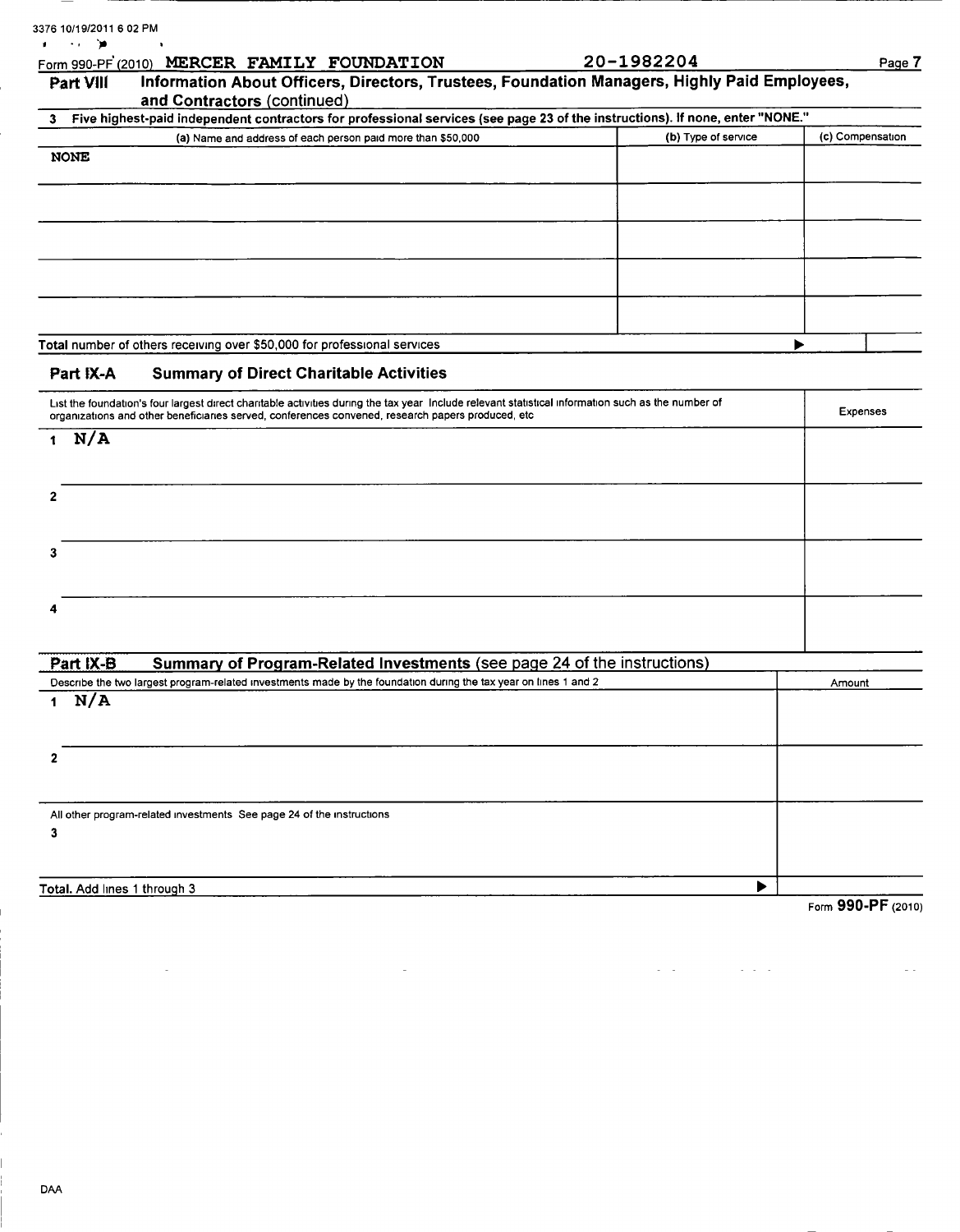|          | Form 990-PF (2010) MERCER FAMILY FOUNDATION                                                                                     |  |  |                | 20-1982204                     |       |                   | Page 8                         |
|----------|---------------------------------------------------------------------------------------------------------------------------------|--|--|----------------|--------------------------------|-------|-------------------|--------------------------------|
| Part X   | Minimum Investment Return (All domestic foundations must complete this part. Foreign foundations,                               |  |  |                |                                |       |                   |                                |
|          | see page 24 of the instructions.)                                                                                               |  |  |                |                                |       |                   |                                |
|          | Fair market value of assets not used (or held for use) directly in carrying out charitable, etc,                                |  |  |                |                                |       |                   |                                |
| purposes |                                                                                                                                 |  |  |                |                                |       |                   |                                |
| а        | Average monthly fair market value of securities                                                                                 |  |  |                |                                |       | 1a                | 0<br>$\overline{\mathfrak{o}}$ |
| b        | Average of monthly cash balances                                                                                                |  |  |                |                                |       | 1b                | $\overline{\mathfrak{o}}$      |
| c        | Fair market value of all other assets (see page 25 of the instructions)                                                         |  |  |                |                                |       | 1 <sub>c</sub>    |                                |
| d        | Total (add lines 1a, b, and c)<br>Reduction claimed for blockage or other factors reported on lines 1a and                      |  |  |                |                                |       | 1 <sub>d</sub>    |                                |
| е        | 1c (attach detailed explanation)                                                                                                |  |  |                |                                | 0     |                   |                                |
| 2        | Acquisition indebtedness applicable to line 1 assets                                                                            |  |  | 1е             |                                |       |                   | 0                              |
|          | Subtract line 2 from line 1d                                                                                                    |  |  |                |                                |       | $\mathbf{2}$<br>3 |                                |
|          | Cash deemed held for charitable activities Enter 1½ % of line 3 (for greater amount, see page 25 of                             |  |  |                |                                |       |                   |                                |
|          | the instructions)                                                                                                               |  |  |                |                                |       | 4                 | 0                              |
|          | Net value of noncharitable-use assets. Subtract line 4 from line 3 Enter here and on Part V, line 4                             |  |  |                |                                |       | 5                 | $\overline{\mathfrak{o}}$      |
|          | Minimum investment return. Enter 5% of line 5                                                                                   |  |  |                |                                |       | 6                 |                                |
| Part XI  | <b>Distributable Amount (see page 25 of the instructions) (Section 4942(j)(3) and (j)(5) private operating</b>                  |  |  |                |                                |       |                   |                                |
|          | foundations and certain foreign organizations check here >                                                                      |  |  |                | and do not complete this part) |       |                   |                                |
|          | Minimum investment return from Part X, line 6                                                                                   |  |  |                |                                |       | 1                 |                                |
| 2a       | Tax on investment income for 2010 from Part VI, line 5                                                                          |  |  | 2a             |                                | 6,067 |                   |                                |
| b        | Income tax for 2010 (This does not include the tax from Part VI)                                                                |  |  | 2 <sub>b</sub> |                                |       |                   |                                |
| c        | Add lines 2a and 2b                                                                                                             |  |  |                |                                |       | 2c                | 6,067                          |
|          | Distributable amount before adjustments Subtract line 2c from line 1                                                            |  |  |                |                                |       | 3                 |                                |
|          | Recoveries of amounts treated as qualifying distributions                                                                       |  |  |                |                                |       | 4                 |                                |
|          | Add lines 3 and 4                                                                                                               |  |  |                |                                |       | 5                 |                                |
|          | Deduction from distributable amount (see page 25 of the instructions)                                                           |  |  |                |                                |       | 6                 |                                |
|          | Distributable amount as adjusted Subtract line 6 from line 5 Enter here and on Part XIII,                                       |  |  |                |                                |       |                   |                                |
| line 1   |                                                                                                                                 |  |  |                |                                |       | $\overline{7}$    |                                |
| Part XII | Qualifying Distributions (see page 25 of the instructions)                                                                      |  |  |                |                                |       |                   |                                |
|          |                                                                                                                                 |  |  |                |                                |       |                   |                                |
|          | Amounts paid (including administrative expenses) to accomplish charitable, etc, purposes                                        |  |  |                |                                |       |                   |                                |
| a        | Expenses, contributions, gifts, etc -total from Part I, column (d), line 26<br>Program-related investments-total from Part IX-B |  |  |                |                                |       | 1a                | 4,039,000                      |
| b        |                                                                                                                                 |  |  |                |                                |       | 1b                |                                |
|          | Amounts paid to acquire assets used (or held for use) directly in carrying out charitable, etc                                  |  |  |                |                                |       |                   |                                |
| purposes | Amounts set aside for specific charitable projects that satisfy the                                                             |  |  |                |                                |       | $\mathbf{2}$      |                                |
|          | Suitability test (prior IRS approval required)                                                                                  |  |  |                |                                |       |                   |                                |
| а<br>b   | Cash distribution test (attach the required schedule)                                                                           |  |  |                |                                |       | Зa                |                                |
|          | Qualifying distributions. Add lines 1a through 3b Enter here and on Part V, line 8, and Part XIII, line 4                       |  |  |                |                                |       | 3b<br>4           | 4,039,000                      |
|          | Foundations that qualify under section 4940(e) for the reduced rate of tax on net investment income                             |  |  |                |                                |       |                   |                                |
|          | Enter 1% of Part I, line 27b (see page 26 of the instructions)                                                                  |  |  |                |                                |       |                   |                                |
|          |                                                                                                                                 |  |  |                |                                |       | 5                 | 6,067                          |
|          | Adjusted qualifying distributions. Subtract line 5 from line 4                                                                  |  |  |                |                                |       | 6                 | 4,032,93                       |

 $\label{eq:2.1} \frac{1}{\sqrt{2}}\left(\frac{1}{\sqrt{2}}\right)^{2} \left(\frac{1}{\sqrt{2}}\right)^{2} \left(\frac{1}{\sqrt{2}}\right)^{2} \left(\frac{1}{\sqrt{2}}\right)^{2} \left(\frac{1}{\sqrt{2}}\right)^{2} \left(\frac{1}{\sqrt{2}}\right)^{2} \left(\frac{1}{\sqrt{2}}\right)^{2} \left(\frac{1}{\sqrt{2}}\right)^{2} \left(\frac{1}{\sqrt{2}}\right)^{2} \left(\frac{1}{\sqrt{2}}\right)^{2} \left(\frac{1}{\sqrt{2}}\right)^{2} \left(\$ 

Form 990-PF (2010)

 $\mathcal{L}(\mathbf{z})$  , and  $\mathcal{L}(\mathbf{z})$ 

 $\mathcal{L}^{\mathcal{L}}(\mathcal{L}^{\mathcal{L}}(\mathcal{L}^{\mathcal{L}}(\mathcal{L}^{\mathcal{L}}(\mathcal{L}^{\mathcal{L}}(\mathcal{L}^{\mathcal{L}}(\mathcal{L}^{\mathcal{L}}(\mathcal{L}^{\mathcal{L}}(\mathcal{L}^{\mathcal{L}}(\mathcal{L}^{\mathcal{L}}(\mathcal{L}^{\mathcal{L}}(\mathcal{L}^{\mathcal{L}}(\mathcal{L}^{\mathcal{L}}(\mathcal{L}^{\mathcal{L}}(\mathcal{L}^{\mathcal{L}}(\mathcal{L}^{\mathcal{L}}(\mathcal{L}^{\mathcal{L$ 

 $\overline{\phantom{a}}$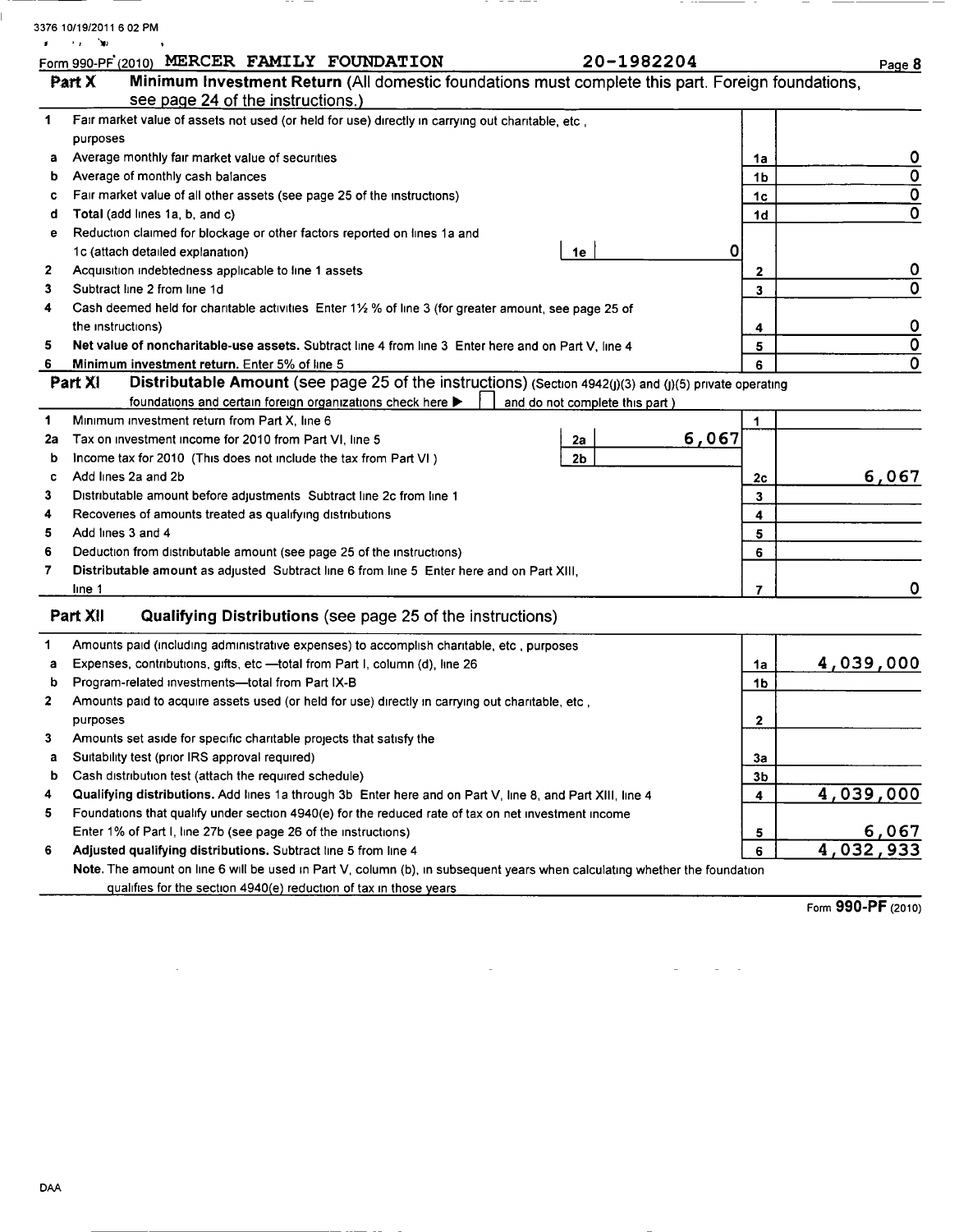|    | Form 990-PF (2010) MERCER FAMILY FOUNDATION                                                  |               | 20-1982204                |             | Page 9      |
|----|----------------------------------------------------------------------------------------------|---------------|---------------------------|-------------|-------------|
|    | Part XIII<br>Undistributed Income (see page 26 of the instructions)                          |               |                           |             |             |
| 1  | Distributable amount for 2010 from Part XI,                                                  | (a)<br>Corpus | (b)<br>Years pnor to 2009 | (c)<br>2009 | (d)<br>2010 |
|    | line 7                                                                                       |               |                           |             | 0           |
| 2  | Undistributed income, if any, as of the end of 2010                                          |               |                           |             |             |
| a  | Enter amount for 2009 only                                                                   |               |                           |             |             |
|    | b Total for prior years 20 _______ , 20 ______ , 20 _____                                    |               |                           |             |             |
| 3  | Excess distributions carryover, if any, to 2010                                              |               |                           |             |             |
| a  | From 2005                                                                                    |               |                           |             |             |
| ь  | 174,346<br>From 2006                                                                         |               |                           |             |             |
|    | 293,256<br><b>From 2007</b>                                                                  |               |                           |             |             |
| d  | 1,567,678<br>From 2008                                                                       |               |                           |             |             |
| е  | 1,774,307<br><b>From 2009</b>                                                                |               |                           |             |             |
| f  | Total of lines 3a through e                                                                  | 3,809,587     |                           |             |             |
| 4  | Qualifying distributions for 2010 from Part XII,                                             |               |                           |             |             |
|    | line 4 $\triangleright$ \$ 4,039,000                                                         |               |                           |             |             |
|    | a Applied to 2009, but not more than line 2a                                                 |               |                           |             |             |
|    | <b>b</b> Applied to undistributed income of prior years                                      |               |                           |             |             |
|    | (Election required-see page 26 of the instructions)                                          |               |                           |             |             |
|    | c Treated as distributions out of corpus (Election                                           |               |                           |             |             |
|    | required-see page 26 of the instructions)                                                    |               |                           |             |             |
|    | d Applied to 2010 distributable amount                                                       |               |                           |             |             |
| е  | Remaining amount distributed out of corpus                                                   | 4,039,000     |                           |             |             |
| 5  | Excess distributions carryover applied to 2010                                               |               |                           |             |             |
|    | (If an amount appears in column (d), the same                                                |               |                           |             |             |
|    | amount must be shown in column (a) )                                                         |               |                           |             |             |
| 6  | Enter the net total of each column as                                                        |               |                           |             |             |
|    | indicated below:                                                                             |               |                           |             |             |
|    | a Corpus Add lines 3f, 4c, and 4e Subtract line 5                                            | 7,848,587     |                           |             |             |
|    | <b>b</b> Prior years' undistributed income Subtract                                          |               |                           |             |             |
|    | line 4b from line 2b                                                                         |               |                           |             |             |
|    | c Enter the amount of prior years' undistributed                                             |               |                           |             |             |
|    | income for which a notice of deficiency has                                                  |               |                           |             |             |
|    | been issued, or on which the section 4942(a)                                                 |               |                           |             |             |
|    | tax has been previously assessed                                                             |               |                           |             |             |
|    | d Subtract line 6c from line 6b Taxable                                                      |               |                           |             |             |
|    | amount-see page 27 of the instructions                                                       |               |                           |             |             |
|    | e Undistributed income for 2009 Subtract line                                                |               |                           |             |             |
|    | 4a from line 2a Taxable amount-see page                                                      |               |                           |             |             |
|    | 27 of the instructions                                                                       |               |                           |             |             |
|    | f Undistributed income for 2010 Subtract lines                                               |               |                           |             |             |
|    | 4d and 5 from line 1 This amount must be                                                     |               |                           |             | 0           |
| 7  | distributed in 2011                                                                          |               |                           |             |             |
|    | Amounts treated as distributions out of corpus<br>to satisfy requirements imposed by section |               |                           |             |             |
|    |                                                                                              |               |                           |             |             |
|    | $170(b)(1)(F)$ or $4942(g)(3)$ (see page 27 of the                                           |               |                           |             |             |
| 8  | instructions)<br>Excess distributions carryover from 2005 not                                |               |                           |             |             |
|    | applied on line 5 or line 7 (see page 27 of the                                              |               |                           |             |             |
|    | instructions)                                                                                |               |                           |             |             |
| 9  | Excess distributions carryover to 2011.                                                      |               |                           |             |             |
|    | Subtract lines 7 and 8 from line 6a                                                          | 7,848,587     |                           |             |             |
| 10 | Analysis of line 9                                                                           |               |                           |             |             |
| a  | 174,346<br>Excess from 2006                                                                  |               |                           |             |             |
| b  | 293,256<br>Excess from 2007                                                                  |               |                           |             |             |
| c  | 1,567,678<br>Excess from 2008                                                                |               |                           |             |             |
| d  | 1,774,307<br>Excess from 2009                                                                |               |                           |             |             |
|    | 4,039,000<br>Excess from 2010                                                                |               |                           |             |             |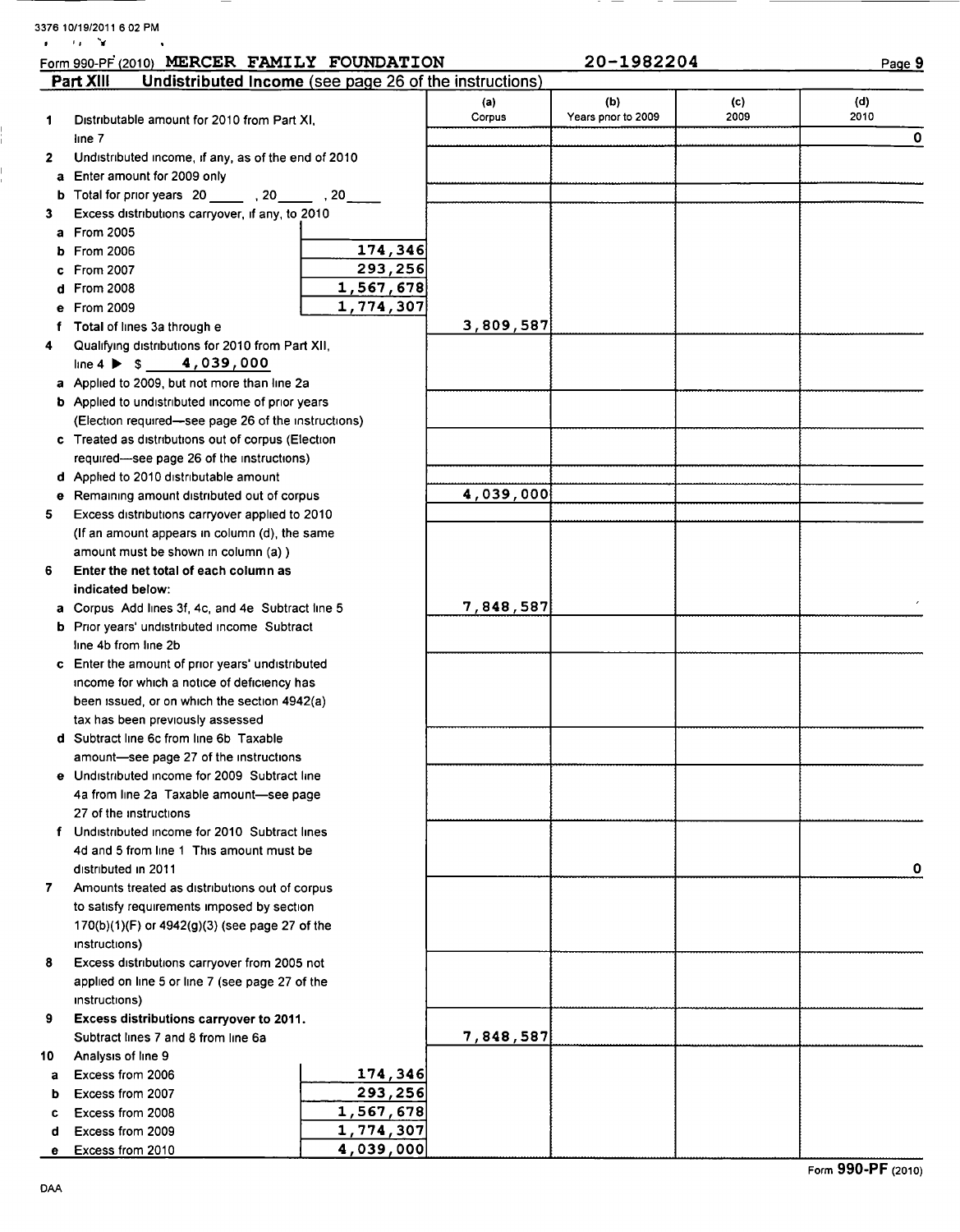|              | Form 990-PF (2010) MERCER FAMILY FOUNDATION<br>Part XIV<br>Private Operating Foundations (see page 27 of the instructions and Part VII-A, question 9) |          |          | 20-1982204    |               | Page 10    |
|--------------|-------------------------------------------------------------------------------------------------------------------------------------------------------|----------|----------|---------------|---------------|------------|
|              | 1a If the foundation has received a ruling or determination letter that it is a private operating                                                     |          |          |               |               |            |
|              | foundation, and the ruling is effective for 2010, enter the date of the ruling                                                                        |          |          |               |               |            |
| ь            | Check box to indicate whether the foundation is a private operating foundation described in section                                                   |          |          |               | 4942(j)(3) or | 4942(J)(5) |
|              | 2a Enter the lesser of the adjusted net                                                                                                               | Tax year |          | Prior 3 years |               |            |
|              | income from Part I or the minimum                                                                                                                     | (a) 2010 | (b) 2009 | $(c)$ 2008    | (d) 2007      | (e) Total  |
|              | investment return from Part X for                                                                                                                     |          |          |               |               |            |
|              | each year listed                                                                                                                                      |          |          |               |               |            |
| b            | 85% of line 2a                                                                                                                                        |          |          |               |               |            |
| c            | Qualifying distributions from Part XII,                                                                                                               |          |          |               |               |            |
|              | line 4 for each year listed                                                                                                                           |          |          |               |               |            |
| d            | Amounts included in line 2c not used directly                                                                                                         |          |          |               |               |            |
|              | for active conduct of exempt activities                                                                                                               |          |          |               |               |            |
| е            | Qualifying distributions made directly                                                                                                                |          |          |               |               |            |
|              | for active conduct of exempt activities                                                                                                               |          |          |               |               |            |
|              | Subtract line 2d from line 2c                                                                                                                         |          |          |               |               |            |
| 3            | Complete 3a, b, or c for the                                                                                                                          |          |          |               |               |            |
|              | alternative test relied upon                                                                                                                          |          |          |               |               |            |
| a            | "Assets" alternative test-enter                                                                                                                       |          |          |               |               |            |
|              | (1) Value of all assets                                                                                                                               |          |          |               |               |            |
|              | (2) Value of assets qualifying under<br>section 4942(j)(3)(B)(i)                                                                                      |          |          |               |               |            |
| b            | "Endowment" alternative test-enter 2/3                                                                                                                |          |          |               |               |            |
|              | of minimum investment return shown in                                                                                                                 |          |          |               |               |            |
|              | Part X, line 6 for each year listed                                                                                                                   |          |          |               |               |            |
| c            | "Support" alternative test-enter                                                                                                                      |          |          |               |               |            |
|              | (1) Total support other than gross                                                                                                                    |          |          |               |               |            |
|              | investment income (interest,                                                                                                                          |          |          |               |               |            |
|              | dividends, rents, payments on                                                                                                                         |          |          |               |               |            |
|              | securities loans (section                                                                                                                             |          |          |               |               |            |
|              | $512(a)(5)$ , or royalties)                                                                                                                           |          |          |               |               |            |
|              | (2) Support from general public<br>and 5 or more exempt                                                                                               |          |          |               |               |            |
|              | organizations as provided in                                                                                                                          |          |          |               |               |            |
|              | section 4942(j)(3)(B)(iii)                                                                                                                            |          |          |               |               |            |
|              | (3) Largest amount of support from                                                                                                                    |          |          |               |               |            |
|              | an exempt organization                                                                                                                                |          |          |               |               |            |
|              | (4) Gross investment income                                                                                                                           |          |          |               |               |            |
|              | Supplementary Information (Complete this part only if the foundation had \$5,000 or more in assets at<br>Part XV                                      |          |          |               |               |            |
|              | any time during the year-see page 28 of the instructions.)                                                                                            |          |          |               |               |            |
| 1            | <b>Information Regarding Foundation Managers:</b>                                                                                                     |          |          |               |               |            |
| a            | List any managers of the foundation who have contributed more than 2% of the total contributions received by the foundation                           |          |          |               |               |            |
|              | before the close of any tax year (but only if they have contributed more than \$5,000) (See section 507(d)(2))                                        |          |          |               |               |            |
|              | N/A                                                                                                                                                   |          |          |               |               |            |
| b            | List any managers of the foundation who own 10% or more of the stock of a corporation (or an equally large portion of the                             |          |          |               |               |            |
|              | ownership of a partnership or other entity) of which the foundation has a 10% or greater interest                                                     |          |          |               |               |            |
|              | N/A                                                                                                                                                   |          |          |               |               |            |
| $\mathbf{2}$ | Information Regarding Contribution, Grant, Gift, Loan, Scholarship, etc., Programs:                                                                   |          |          |               |               |            |
|              | Check here $\blacktriangleright$ $\mathbf{X}$ if the foundation only makes contributions to preselected charitable organizations and does not accept  |          |          |               |               |            |
|              | unsolicited requests for funds If the foundation makes gifts, grants, etc (see page 28 of the instructions) to individuals or                         |          |          |               |               |            |
|              | organizations under other conditions, complete items 2a, b, c, and d                                                                                  |          |          |               |               |            |
| a            | The name, address, and telephone number of the person to whom applications should be addressed<br>N/A                                                 |          |          |               |               |            |
|              |                                                                                                                                                       |          |          |               |               |            |
| b            | The form in which applications should be submitted and information and materials they should include<br>N/A                                           |          |          |               |               |            |
| c            | Any submission deadlines<br>N/A                                                                                                                       |          |          |               |               |            |
| d            | Any restrictions or limitations on awards, such as by geographical areas, charitable fields, kinds of institutions, or other                          |          |          |               |               |            |
|              | factors                                                                                                                                               |          |          |               |               |            |
|              | N/A                                                                                                                                                   |          |          |               |               |            |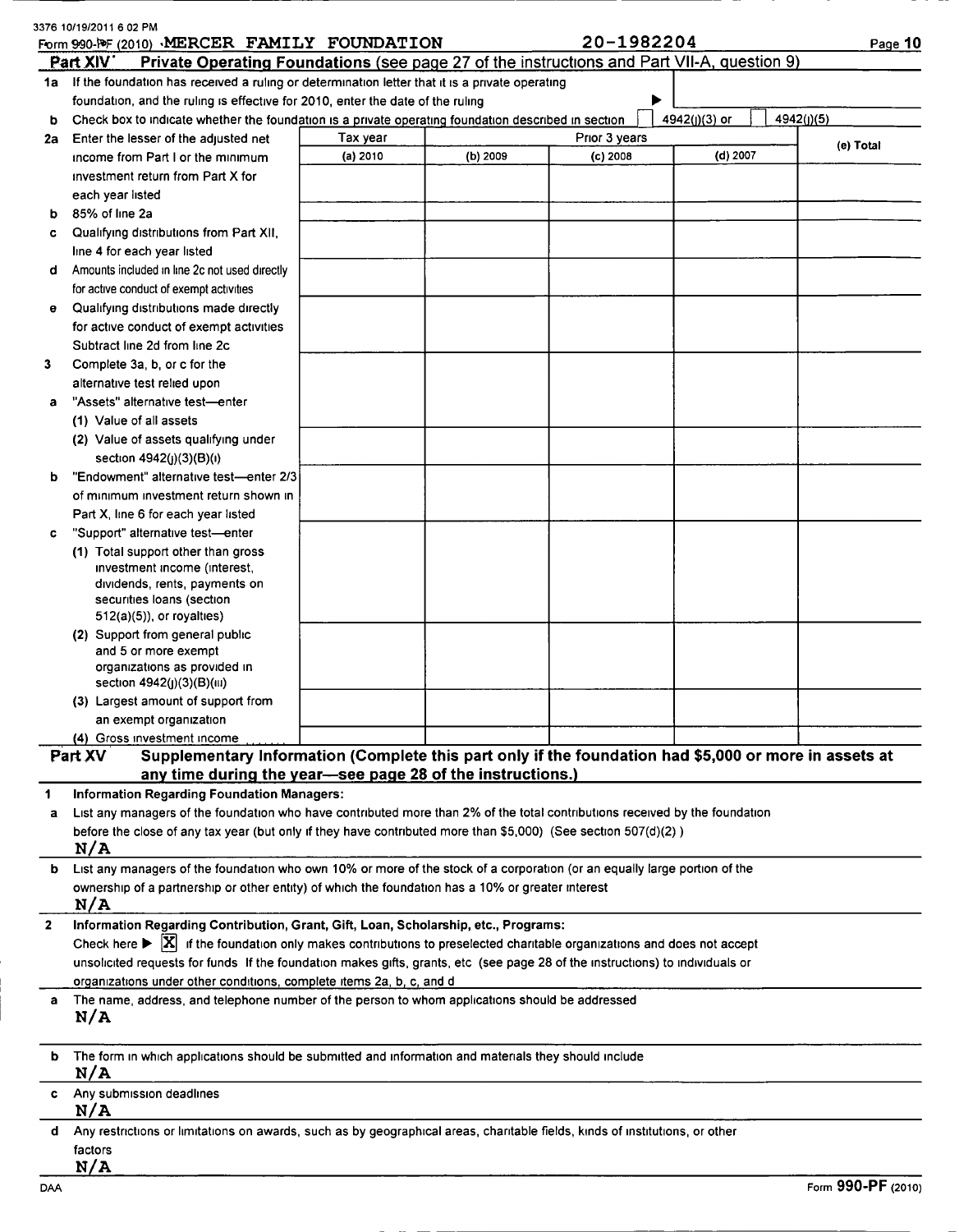| 3376 10/19/2011 6 02 PM |  |
|-------------------------|--|
|-------------------------|--|

| Form 990-PF (2010) MERCER FAMILY FOUNDATION                                                     |                                                    | 20-1982204              |                                     | Page 11   |
|-------------------------------------------------------------------------------------------------|----------------------------------------------------|-------------------------|-------------------------------------|-----------|
| Part XV<br><b>Supplementary Information (continued)</b>                                         |                                                    |                         |                                     |           |
| 3 Grants and Contributions Paid During the Year or Approved for Future Payment                  | If recipient is an individual,                     |                         |                                     |           |
| Recipient                                                                                       | show any relationship to<br>any foundation manager | Foundation<br>status of | Purpose of grant or<br>contribution | Amount    |
| Name and address (home or business)                                                             | or substantial contributor                         | recipient               |                                     |           |
| a Paid during the year<br>THE HEARTLAND INSTITUE<br>19 SO. LASALLE STE #903<br>CHICAGO IL 60603 |                                                    | <b>NON PROFIT</b>       | <b>DONATION</b>                     | 370,000   |
| <b>OISM</b><br>PO BOX 1279<br>CAVE JUNCTION OR 97523                                            |                                                    | <b>NON PROFIT</b>       | <b>DONATION</b>                     | 100,000   |
| MEDIA RESEARCH CENTER<br><b>35 SO PATRICK STREET</b><br>ALEXANDRIA VA 22314                     |                                                    | NON PROFIT              | <b>DONATION</b>                     | 1,194,000 |
| COUNCIL FOR NAT'L POLICY<br>1411 K STREET NW STE 601<br>WASHINGTON DC 20005                     |                                                    | NON PROFIT              | <b>DONATION</b>                     | 50,000    |
| WOMENS SPORTS FOUNDATION<br>1899 HEMP. TPKE,<br><b>EAST MEADOW NY 11554</b>                     |                                                    | NON PROFIT              | <b>DONATION</b>                     | 25,000    |
| THE GEORGE W. BUSH FOUND.<br>PO BOX 600610<br>DALLAS TX 75360                                   |                                                    | <b>NON PROFIT</b>       | <b>DONATION</b>                     | 2,000,000 |
| SILVER HILLS HOSPITAL<br>208 VALLEY ROAD<br>NEW CANAAN CT 06840                                 |                                                    | NON PROFIT              | <b>DONATION</b>                     | 25,000    |
| 9-1-1 VETERANS, INC.<br>PO BOX 911<br>LINDENHURST NY 11757                                      |                                                    | NON PROFIT              | <b>DONATION</b>                     | 25,000    |
| ILLINOIS POLICY INSTITUTE<br>190 S. LA SALLE STREET<br>CHICAGO IL 60603                         |                                                    | NON PROFIT              | <b>DONATION</b>                     | 100,000   |
| MISC ORGANIZED CHARITIES                                                                        |                                                    | NON PROFIT              | <b>DONATION</b>                     | 150,000   |
| Total                                                                                           |                                                    |                         | $\blacktriangleright$ 3a            | 4,039,000 |
| <b>b</b> Approved for future payment<br>N/A                                                     |                                                    |                         |                                     |           |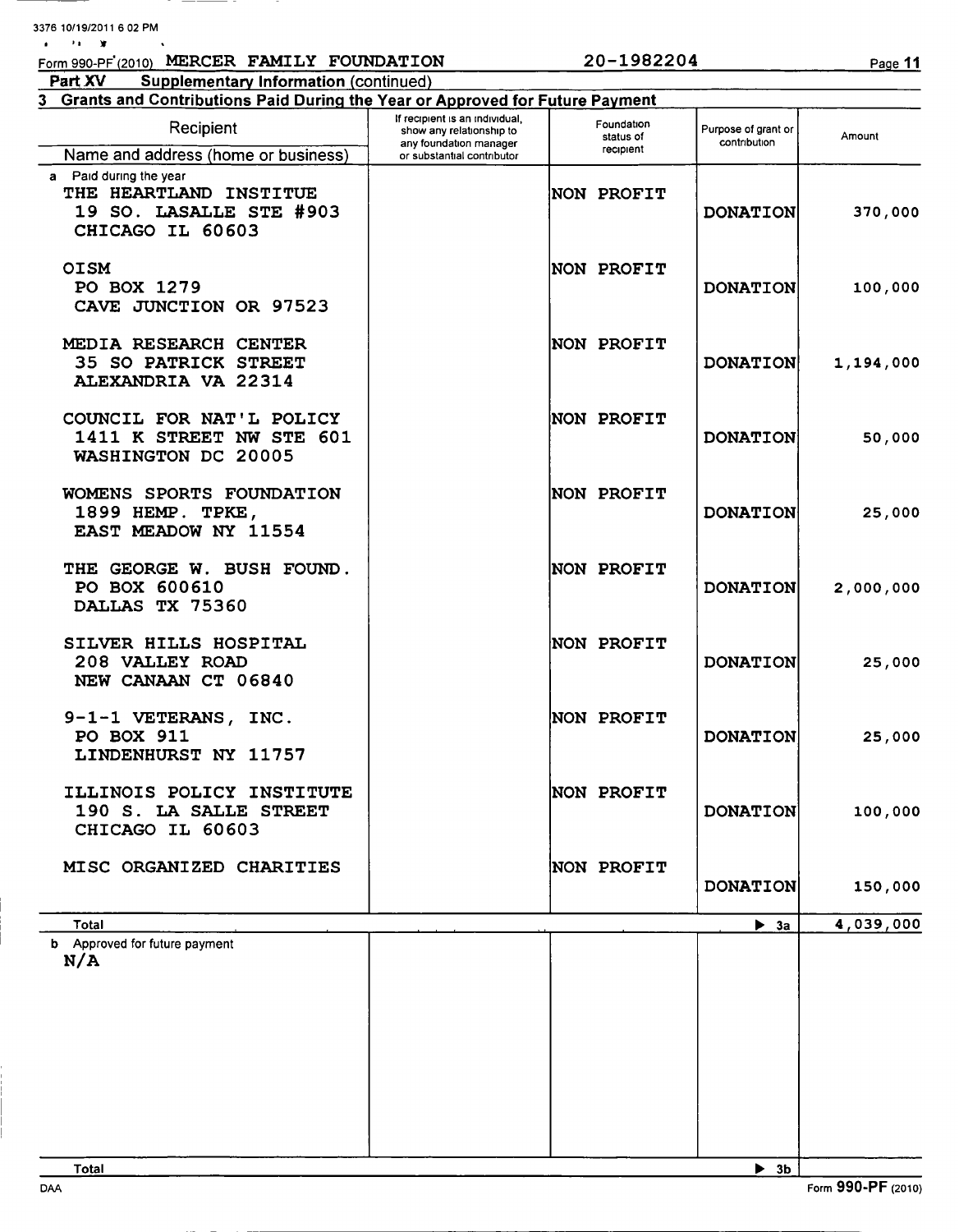| Part XVI-A<br>1<br>Program service revenue                                                                      | <b>Analysis of Income-Producing Activities</b><br>Enter gross amounts unless otherwise indicated                                                                                                                                                                     | (a)                  | Unrelated business income |                          |                                      |                                                                                     |
|-----------------------------------------------------------------------------------------------------------------|----------------------------------------------------------------------------------------------------------------------------------------------------------------------------------------------------------------------------------------------------------------------|----------------------|---------------------------|--------------------------|--------------------------------------|-------------------------------------------------------------------------------------|
|                                                                                                                 |                                                                                                                                                                                                                                                                      |                      |                           |                          | Excluded by section 512, 513, or 514 |                                                                                     |
|                                                                                                                 |                                                                                                                                                                                                                                                                      | <b>Business code</b> | (b)<br>Amount             | (c)<br>Exclusion<br>code | (d)<br>Amount                        | (e)<br>Related or exempt<br>function income<br>(See page 28 of<br>the instructions) |
|                                                                                                                 |                                                                                                                                                                                                                                                                      |                      |                           |                          |                                      |                                                                                     |
|                                                                                                                 |                                                                                                                                                                                                                                                                      |                      |                           |                          |                                      |                                                                                     |
|                                                                                                                 |                                                                                                                                                                                                                                                                      |                      |                           |                          |                                      |                                                                                     |
|                                                                                                                 |                                                                                                                                                                                                                                                                      |                      |                           |                          |                                      |                                                                                     |
|                                                                                                                 |                                                                                                                                                                                                                                                                      |                      |                           |                          |                                      |                                                                                     |
|                                                                                                                 |                                                                                                                                                                                                                                                                      |                      |                           |                          |                                      |                                                                                     |
|                                                                                                                 | g Fees and contracts from government agencies<br>2 Membership dues and assessments                                                                                                                                                                                   |                      |                           |                          |                                      |                                                                                     |
| 3                                                                                                               | Interest on savings and temporary cash investments                                                                                                                                                                                                                   |                      |                           |                          |                                      | 606,672                                                                             |
| 4                                                                                                               | Dividends and interest from securities                                                                                                                                                                                                                               |                      |                           |                          |                                      |                                                                                     |
| 5                                                                                                               | Net rental income or (loss) from real estate                                                                                                                                                                                                                         |                      |                           |                          |                                      |                                                                                     |
| Debt-financed property<br>a                                                                                     |                                                                                                                                                                                                                                                                      |                      |                           |                          |                                      |                                                                                     |
| b                                                                                                               | Not debt-financed property                                                                                                                                                                                                                                           |                      |                           |                          |                                      |                                                                                     |
| 6                                                                                                               | Net rental income or (loss) from personal property                                                                                                                                                                                                                   |                      |                           |                          |                                      |                                                                                     |
| Other investment income<br>7                                                                                    |                                                                                                                                                                                                                                                                      |                      |                           |                          |                                      |                                                                                     |
| 8<br>9                                                                                                          | Gain or (loss) from sales of assets other than inventory<br>Net income or (loss) from special events                                                                                                                                                                 |                      |                           |                          |                                      | 5, 313, 791                                                                         |
| 10                                                                                                              | Gross profit or (loss) from sales of inventory                                                                                                                                                                                                                       |                      |                           |                          |                                      |                                                                                     |
|                                                                                                                 |                                                                                                                                                                                                                                                                      |                      |                           |                          |                                      |                                                                                     |
|                                                                                                                 |                                                                                                                                                                                                                                                                      |                      |                           |                          |                                      |                                                                                     |
|                                                                                                                 |                                                                                                                                                                                                                                                                      |                      |                           |                          |                                      |                                                                                     |
|                                                                                                                 |                                                                                                                                                                                                                                                                      |                      |                           |                          |                                      |                                                                                     |
| e a service and the service of the series of the series of the series of the series of the series of the series |                                                                                                                                                                                                                                                                      |                      |                           |                          |                                      |                                                                                     |
|                                                                                                                 | 12 Subtotal Add columns (b), (d), and (e)                                                                                                                                                                                                                            |                      |                           | $\mathbf o$              | 0                                    | 5,920,463                                                                           |
|                                                                                                                 | 13 Total. Add line 12, columns (b), (d), and (e)<br>(See worksheet in line 13 instructions on page 29 to verify calculations)                                                                                                                                        |                      |                           |                          | 13                                   | 5,920,463                                                                           |
| Part XVI-B                                                                                                      | <b>Relationship of Activities to the Accomplishment of Exempt Purposes</b>                                                                                                                                                                                           |                      |                           |                          |                                      |                                                                                     |
| Line No.<br>▼                                                                                                   | Explain below how each activity for which income is reported in column (e) of Part XVI-A contributed importantly to the<br>accomplishment of the foundation's exempt purposes (other than by providing funds for such purposes) (See page 29 of the<br>instructions) |                      |                           |                          |                                      |                                                                                     |
| N/A                                                                                                             |                                                                                                                                                                                                                                                                      |                      |                           |                          |                                      |                                                                                     |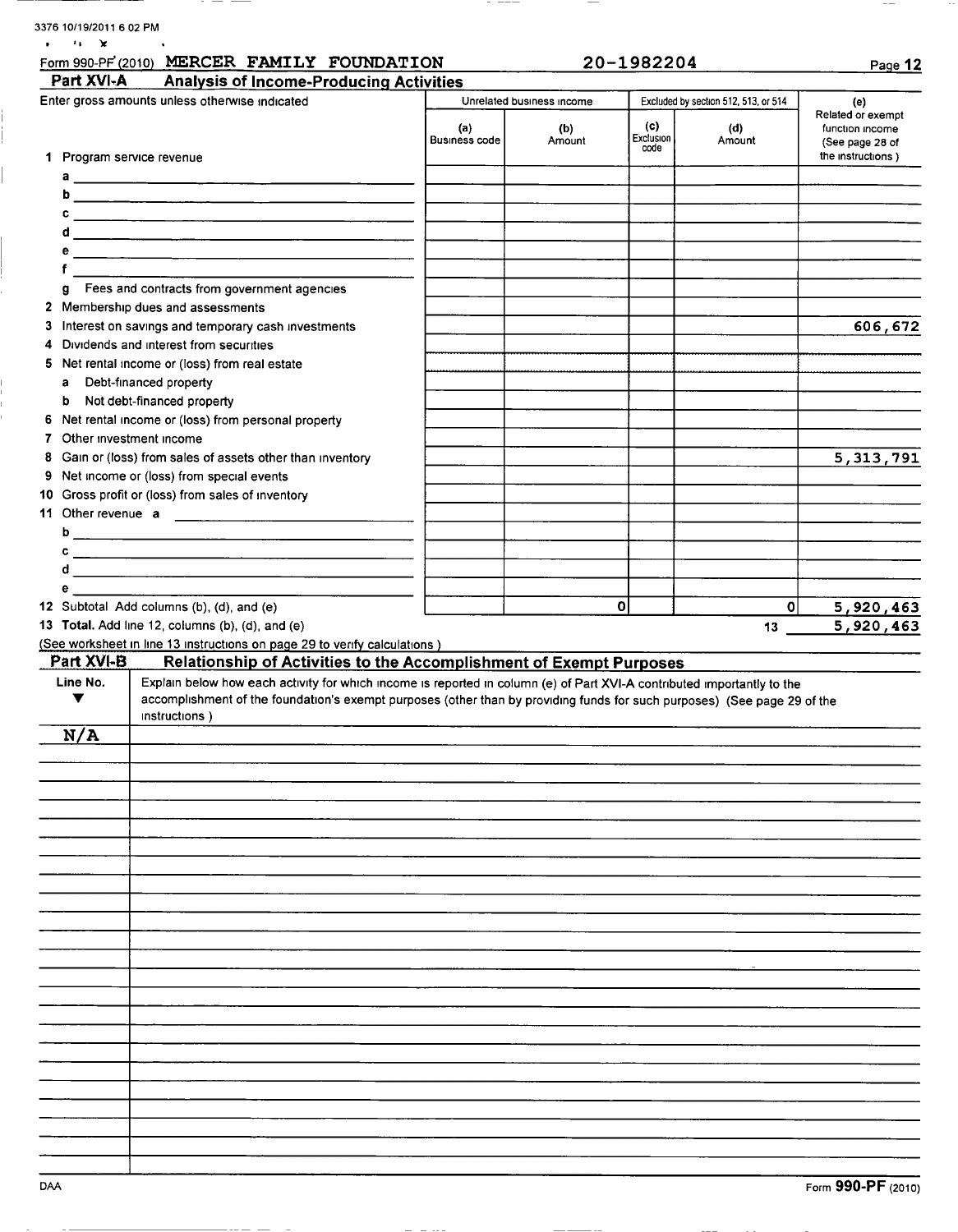| 3376 10/19/2011 6 02 PM<br>٠.<br>Y. |                                                                  |                                                                                                                     |                                                                                                                                  |                    |            |                            |
|-------------------------------------|------------------------------------------------------------------|---------------------------------------------------------------------------------------------------------------------|----------------------------------------------------------------------------------------------------------------------------------|--------------------|------------|----------------------------|
|                                     | Form 990-PF (2010) MERCER FAMILY FOUNDATION                      |                                                                                                                     | 20-1982204                                                                                                                       |                    |            | Page 13                    |
| Part XVII                           | <b>Exempt Organizations</b>                                      |                                                                                                                     | Information Regarding Transfers To and Transactions and Relationships With Noncharitable                                         |                    |            |                            |
| 1.                                  |                                                                  | Did the organization directly or indirectly engage in any of the following with any other organization described    |                                                                                                                                  |                    | Yes        | No.                        |
|                                     |                                                                  | in section 501(c) of the Code (other than section 501(c)(3) organizations) or in section 527, relating to political |                                                                                                                                  |                    |            |                            |
| organizations?                      |                                                                  |                                                                                                                     |                                                                                                                                  |                    |            |                            |
| $(1)$ Cash                          |                                                                  | a Transfers from the reporting foundation to a noncharitable exempt organization of                                 |                                                                                                                                  | 1a(1)              |            | X                          |
| (2) Other assets                    |                                                                  |                                                                                                                     |                                                                                                                                  | 1a(2)              |            | $\mathbf x$                |
| <b>b</b> Other transactions         |                                                                  |                                                                                                                     |                                                                                                                                  |                    |            |                            |
|                                     | (1) Sales of assets to a noncharitable exempt organization       |                                                                                                                     |                                                                                                                                  | 1b(1)              |            | X                          |
|                                     | (2) Purchases of assets from a noncharitable exempt organization |                                                                                                                     |                                                                                                                                  | 1 <sub>b</sub> (2) |            | $\mathbf x$                |
|                                     | (3) Rental of facilities, equipment, or other assets             |                                                                                                                     |                                                                                                                                  | 1 <sub>b(3)</sub>  |            | $\mathbf x$                |
|                                     | (4) Reimbursement arrangements                                   |                                                                                                                     |                                                                                                                                  | 1b(4)              |            | $\mathbf x$<br>$\mathbf x$ |
|                                     | (5) Loans or loan guarantees                                     | (6) Performance of services or membership or fundraising solicitations                                              |                                                                                                                                  | 1b(5)<br>1b(6)     |            | X                          |
|                                     |                                                                  | c Sharing of facilities, equipment, mailing lists, other assets, or paid employees                                  |                                                                                                                                  | 1c                 |            | $\mathbf{x}$               |
|                                     |                                                                  |                                                                                                                     | d If the answer to any of the above is "Yes," complete the following schedule Column (b) should always show the fair market      |                    |            |                            |
|                                     |                                                                  |                                                                                                                     | value of the goods, other assets, or services given by the reporting foundation If the foundation received less than fair market |                    |            |                            |
|                                     |                                                                  |                                                                                                                     | value in any transaction or sharing arrangement, show in column (d) the value of the goods, other assets, or services received   |                    |            |                            |
| (a) Line no                         | (b) Amount involved                                              | (c) Name of noncharitable exempt organization                                                                       | (d) Description of transfers, transactions, and sharing arrangements                                                             |                    |            |                            |
| N/A                                 |                                                                  |                                                                                                                     |                                                                                                                                  |                    |            |                            |
|                                     |                                                                  |                                                                                                                     |                                                                                                                                  |                    |            |                            |
|                                     |                                                                  |                                                                                                                     |                                                                                                                                  |                    |            |                            |
|                                     |                                                                  |                                                                                                                     |                                                                                                                                  |                    |            |                            |
|                                     |                                                                  |                                                                                                                     |                                                                                                                                  |                    |            |                            |
|                                     |                                                                  |                                                                                                                     |                                                                                                                                  |                    |            |                            |
|                                     |                                                                  |                                                                                                                     |                                                                                                                                  |                    |            |                            |
|                                     |                                                                  |                                                                                                                     |                                                                                                                                  |                    |            |                            |
|                                     |                                                                  |                                                                                                                     |                                                                                                                                  |                    |            |                            |
|                                     |                                                                  |                                                                                                                     |                                                                                                                                  |                    |            |                            |
|                                     |                                                                  |                                                                                                                     |                                                                                                                                  |                    |            |                            |
|                                     |                                                                  |                                                                                                                     |                                                                                                                                  |                    |            |                            |
|                                     |                                                                  |                                                                                                                     |                                                                                                                                  |                    |            |                            |
|                                     |                                                                  |                                                                                                                     |                                                                                                                                  |                    |            |                            |
|                                     |                                                                  | 2a Is the foundation directly or indirectly affiliated with, or related to, one or more tax-exempt organizations    |                                                                                                                                  |                    | Yes $X$ No |                            |
|                                     | <b>b</b> If "Yes," complete the following schedule               | described in section 501(c) of the Code (other than section $501(c)(3)$ ) or in section 527?                        |                                                                                                                                  |                    |            |                            |
|                                     | (a) Name of organization                                         | (b) Type of organization                                                                                            | (c) Description of relationship                                                                                                  |                    |            |                            |
| N/A                                 |                                                                  |                                                                                                                     |                                                                                                                                  |                    |            |                            |
|                                     |                                                                  |                                                                                                                     |                                                                                                                                  |                    |            |                            |
|                                     |                                                                  |                                                                                                                     |                                                                                                                                  |                    |            |                            |
|                                     |                                                                  |                                                                                                                     |                                                                                                                                  |                    |            |                            |
|                                     |                                                                  | Under penalties of perjury, I declare that I have examined this return, including a                                 |                                                                                                                                  |                    |            |                            |
|                                     |                                                                  | belief, it is true, dorrect, and complete Declaration of preparer (other than taxpa                                 |                                                                                                                                  |                    |            |                            |
| <b>Sign</b>                         |                                                                  |                                                                                                                     |                                                                                                                                  |                    |            |                            |
| Here                                | ature of officer of trustee                                      |                                                                                                                     |                                                                                                                                  |                    |            |                            |
|                                     | Print/Type preparer's name                                       | Prepar                                                                                                              |                                                                                                                                  |                    |            |                            |
| Paid                                |                                                                  |                                                                                                                     |                                                                                                                                  |                    |            |                            |
| Preparer BRIAN GOLUB                |                                                                  |                                                                                                                     |                                                                                                                                  |                    |            |                            |
| Use Only                            | GOLUB,<br>Firm's name                                            | LACAPRA,<br><b>WILSON</b>                                                                                           |                                                                                                                                  |                    |            |                            |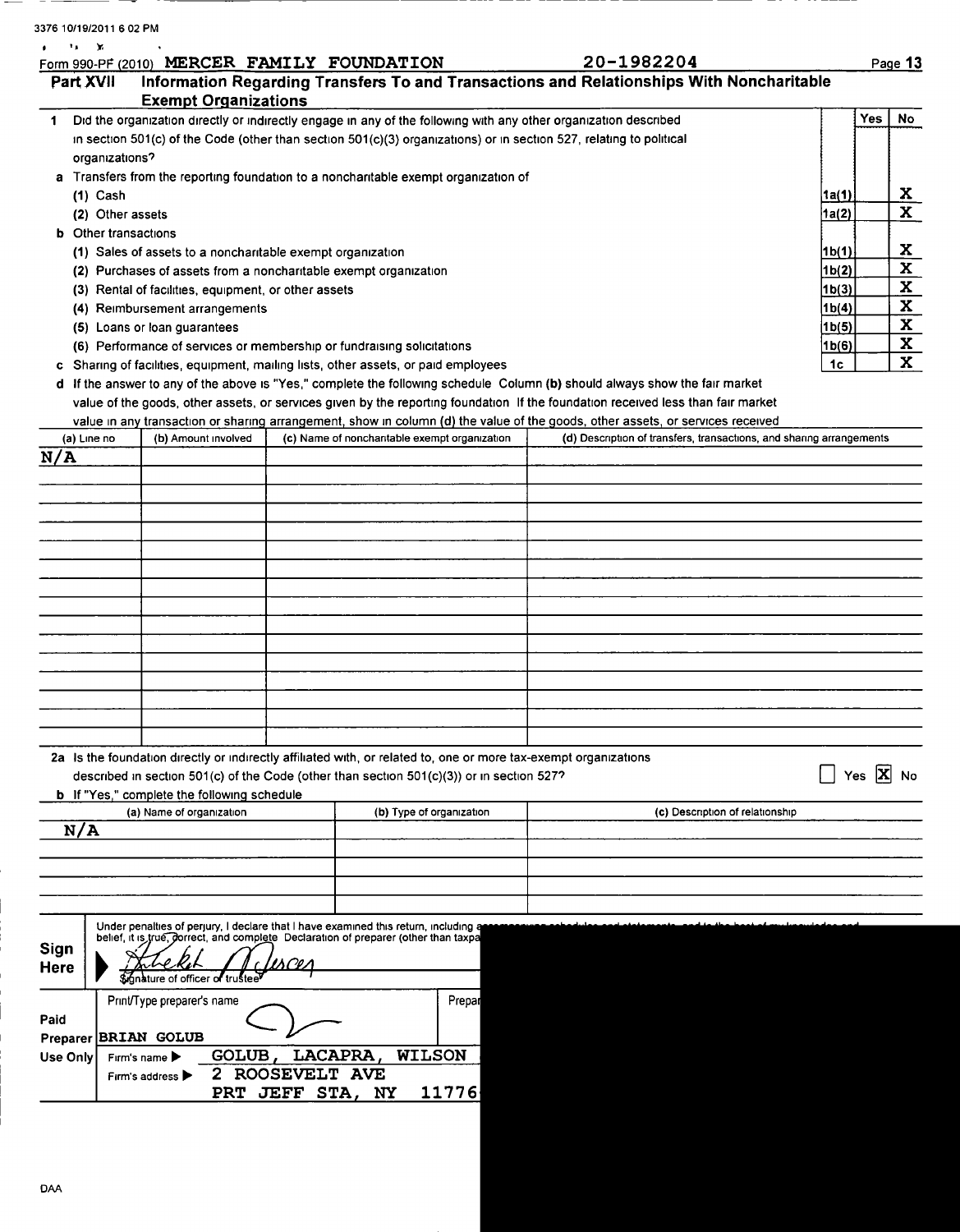| 3376 10/19/2011 6 02 PM                                              |                                        |                                       |
|----------------------------------------------------------------------|----------------------------------------|---------------------------------------|
| . .<br>Schedule B<br>(Form 990, 990-EZ,                              | <b>Schedule of Contributors</b>        | OMB No 1545-0047                      |
| or 990-PF)<br>Department of the Treasury<br>Internal Revenue Service | Attach to Form 990, 990-EZ, or 990-PF. | 2010                                  |
| Name of the organization                                             |                                        | <b>Employer identification number</b> |

## MERCER FAMILY FOUNDATION 20-1982204

Organization type (check one)

| Filers of:         | Section:                                                                  |
|--------------------|---------------------------------------------------------------------------|
| Form 990 or 990-EZ | 501(c)<br>) (enter number) organization                                   |
|                    | 4947(a)(1) nonexempt charitable trust not treated as a private foundation |
|                    | 527 political organization                                                |
| Form 990-PF        | $ \mathbf{X} $ 501(c)(3) exempt private foundation                        |
|                    | 4947(a)(1) nonexempt charitable trust treated as a private foundation     |
|                    | 501(c)(3) taxable private foundation                                      |

Check if your organization is covered by the General Rule or a Special Rule. Note. Only a section 501(c)(7), (8), or (10) organization can check boxes for both the General Rule and a Special Rule See Instructions

### General Rule

IX For an organization filing Form 990, 990-EZ, or 990-PF that received, during the year, \$5,000 or more (in money or property) from any one contributor Complete Parts <sup>I</sup> and II

### Special Rules

For a section 501(c)(3) organization filing Form 990 or 990-EZ that met the 33 1/3% support test of the regulations under sections 509(a)(1) and 170(b)(1)(A)(vi), and received from any one contributor, during the year, a contribution of the greater of (1) \$5,000 or (2) 2% of the amount on (i) Form 990, Part VIII, line 1h or (ii) Form 990-EZ, line 1 Complete Parts <sup>I</sup> and II

For a section 501(c)(7), (8), or (10) organization filing Form 990 or 990-EZ that received from any one contributor, during the year, aggregate contributions of more than \$1,000 for use exclusively for religious, charitable, scientific, literary, or educational purposes, or the prevention of cruelty to children or animals Complete Parts I, II, and III

For a section 501(c)(7), (8), or (10) organization filing Form 990 or 990-EZ that received from any one contributor, during the year, contributions for use exclusively for religious, charitable, etc , purposes, but these contributions did not aggregate to more than \$1,000 If this box is checked, enter here the total contributions that were received during the year for an exclusively religious, charitable, etc , purpose Do not complete any of the parts unless the General Rule applies to this organization because it received nonexclusively religious, charitable, etc , contributions of \$5,000 or more during the year  $\triangleright$  \$

Caution. An organization that is not covered by the General Rule and/or the Special Rules does not file Schedule B (Form 990, 990-EZ, or 990-PF), but it must answer "No" on Part IV, line <sup>2</sup> of its Form 990, or check the box on line H of Its Form 990-EZ, or on line 2 of its Form 990-PF, to certify that it does not meet the filing requirements of Schedule B (Form 990, 990-EZ, or 990-PF)

For Paperwork Reduction Act Notice, see the Instructions for Form 990, 990-EZ, or 990-PF. Schedule B (Form 990 , 990-EZ, or 990 -PF) (2010)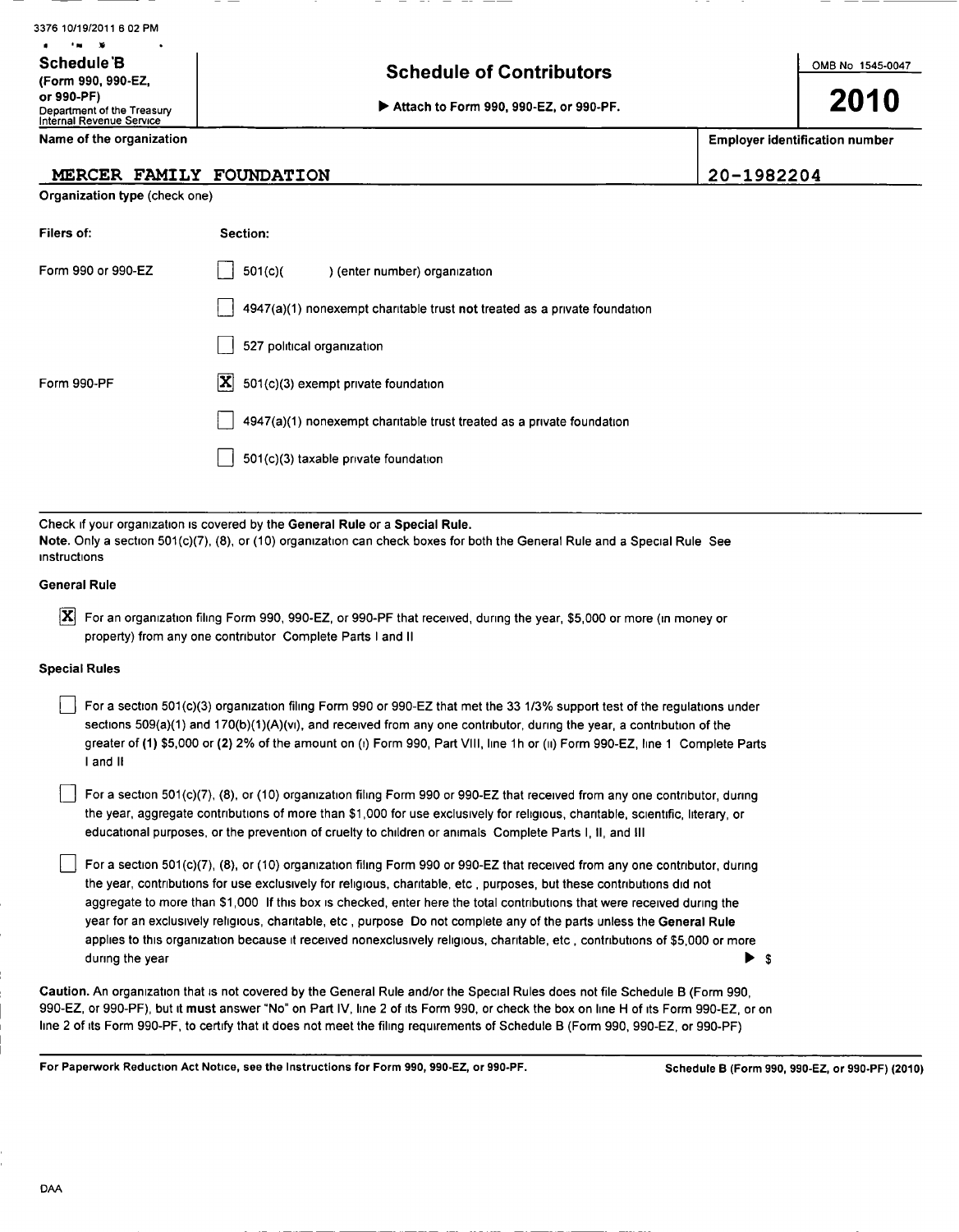|            | Schedule B (Form 990, 990-EZ, or 990-PF) (2010)<br>Name of organization<br>MERCER FAMILY FOUNDATION |                                       | of $1$<br>Page $1$<br>of Part I<br><b>Employer identification number</b><br>20-1982204                              |
|------------|-----------------------------------------------------------------------------------------------------|---------------------------------------|---------------------------------------------------------------------------------------------------------------------|
| Part I     | <b>Contributors</b> (see instructions)                                                              |                                       |                                                                                                                     |
| (a)<br>No. | (b)<br>Name, address, and ZIP + 4                                                                   | (c)<br><b>Aggregate contributions</b> | (d)<br>Type of contribution                                                                                         |
| 1          | ROBERT MERCER<br>149 HARBOR ROAD<br>NY 11780<br>HEAD OF THE HARBOR                                  | 11,036,463<br>\$                      | $\mathbf{\overline{x}}$<br>Person<br>Payroll<br>Noncash<br>(Complete Part II if there is<br>a noncash contribution) |
| (a)<br>No. | (b)<br>Name, address, and ZIP + 4                                                                   | (c)<br><b>Aggregate contributions</b> | (d)<br><b>Type of contribution</b>                                                                                  |
|            |                                                                                                     | \$                                    | Person<br>Payroll<br>Noncash<br>(Complete Part II if there is<br>a noncash contribution)                            |
| (a)<br>No. | (b)<br>Name, address, and ZIP + 4                                                                   | (c)<br><b>Aggregate contributions</b> | (d)<br>Type of contribution                                                                                         |
|            |                                                                                                     | \$                                    | Person<br>Payroll<br><b>Noncash</b><br>(Complete Part II if there is<br>a noncash contribution)                     |
| (a)<br>No. | (b)<br>Name, address, and ZIP + 4                                                                   | (c)<br><b>Aggregate contributions</b> | (d)<br>Type of contribution                                                                                         |
|            |                                                                                                     | \$                                    | Person<br>Payroll<br>Noncash<br>(Complete Part II if there is<br>a noncash contribution)                            |
| (a)<br>No. | (b)<br>Name, address, and ZIP + 4                                                                   | (c)<br><b>Aggregate contributions</b> | (d)<br>Type of contribution                                                                                         |
|            |                                                                                                     | \$                                    | Person<br>Payroll<br>Noncash<br>(Complete Part II if there is<br>a noncash contribution)                            |
| (a)<br>No. | (b)<br>Name, address, and ZIP + 4                                                                   | (c)<br><b>Aggregate contributions</b> | (d)<br><b>Type of contribution</b>                                                                                  |
|            |                                                                                                     | \$                                    | Person<br>Payroll<br>Noncash<br>(Complete Part II if there is                                                       |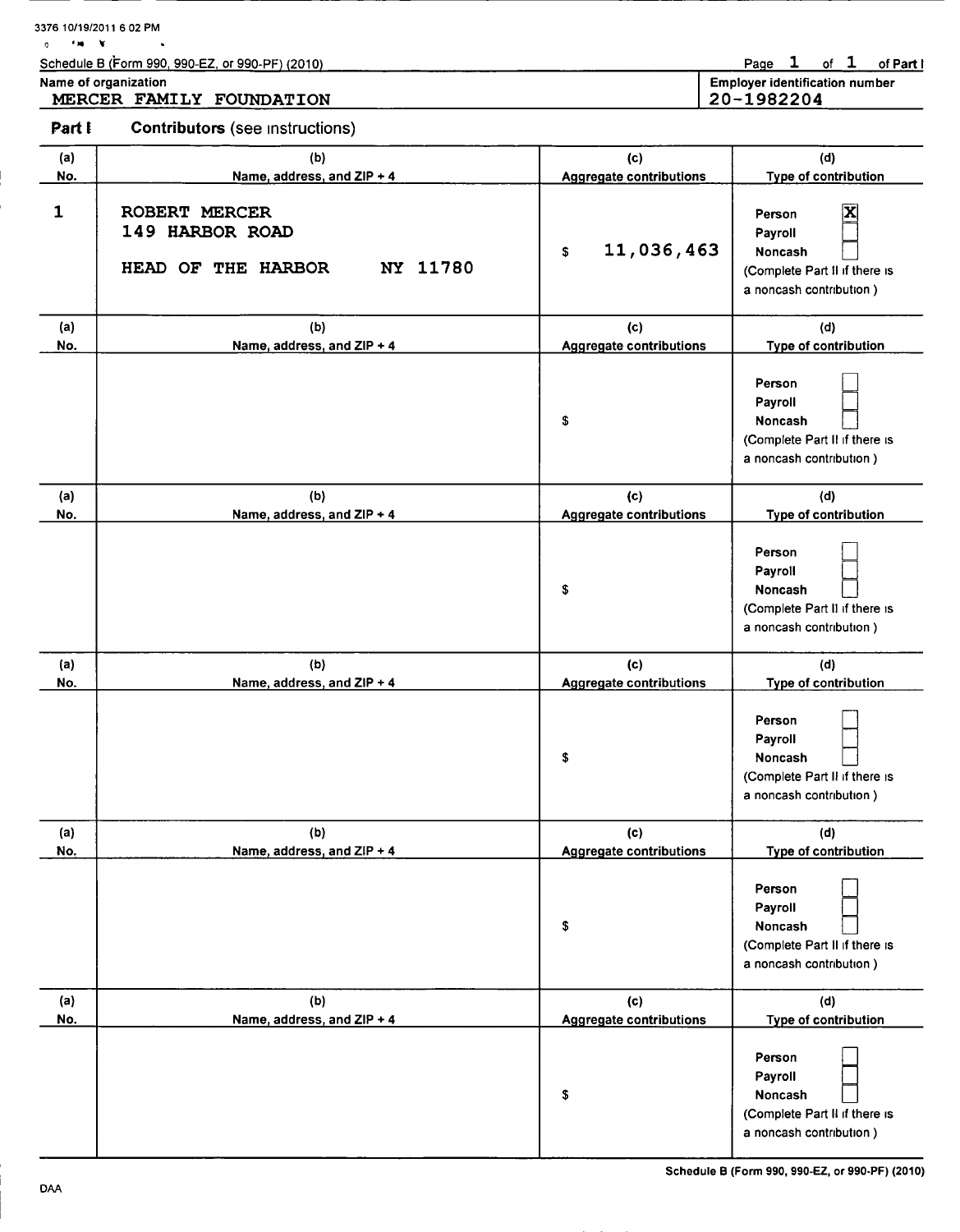## and the state of the state of the state of the state of the state of the state of the state of the state of the state of the state of the state of the state of the state of the state of the state of the state of the state 20-1982204 Federal Statements  $10<sup>1</sup>$

| FYE: 12/31/201 |  |
|----------------|--|
|                |  |

|                                        | Description      |              |   | How<br>Received                                             |                          |    |                        |              |              |    |                           |
|----------------------------------------|------------------|--------------|---|-------------------------------------------------------------|--------------------------|----|------------------------|--------------|--------------|----|---------------------------|
| Whom<br>Sold                           | Date<br>Acquired | Date<br>Sold |   | Sale<br>Price                                               | Cost                     |    | Expense                | Depreciation |              |    | <b>Net</b><br>Gain / Loss |
| MEDALLION                              | VARIOUS          | VARIOUS      | S | PURCHASE<br>$5,313,791$ \$                                  |                          | \$ |                        | \$           |              | Ś  | 5, 313, 791               |
| TOTAL                                  |                  |              |   | $5,313,791$ \$                                              | $\mathsf 0$              | \$ | $\mathsf{O}\xspace$    | S            | $\mathbf{0}$ | -S | 5, 313, 791               |
|                                        |                  |              |   | Statement 2 - Form 990-PF, Part I, Line 18 - Taxes          |                          |    |                        |              |              |    |                           |
| Description                            |                  |              |   | Total                                                       | <b>Net</b><br>Investment |    | Adjusted<br><b>Net</b> |              |              |    | Charitable<br>Purpose     |
| FEDERAL EXCISE TAX<br>TO NYS<br>FEES   |                  | Ş            |   | 1,961<br>35                                                 | \$                       |    | \$                     |              | \$           |    |                           |
| TOTAL                                  |                  | S            |   | 1,996                                                       |                          | ∩  |                        | 0            |              |    |                           |
|                                        |                  |              |   | Statement 3 - Form 990-PF, Part I, Line 23 - Other Expenses |                          |    |                        |              |              |    |                           |
| <b>Description</b>                     |                  |              |   | Total                                                       | <b>Net</b><br>Investment |    | Adjusted<br><b>Net</b> |              |              |    | Charitable<br>Purpose     |
| <b>EXPENSES</b><br><b>BANK CHARGES</b> |                  | \$           |   | 82                                                          | Ś                        |    | \$                     |              | \$           |    |                           |
| TOTAL                                  |                  | S            |   | 82                                                          |                          | 0  | S                      |              |              |    |                           |